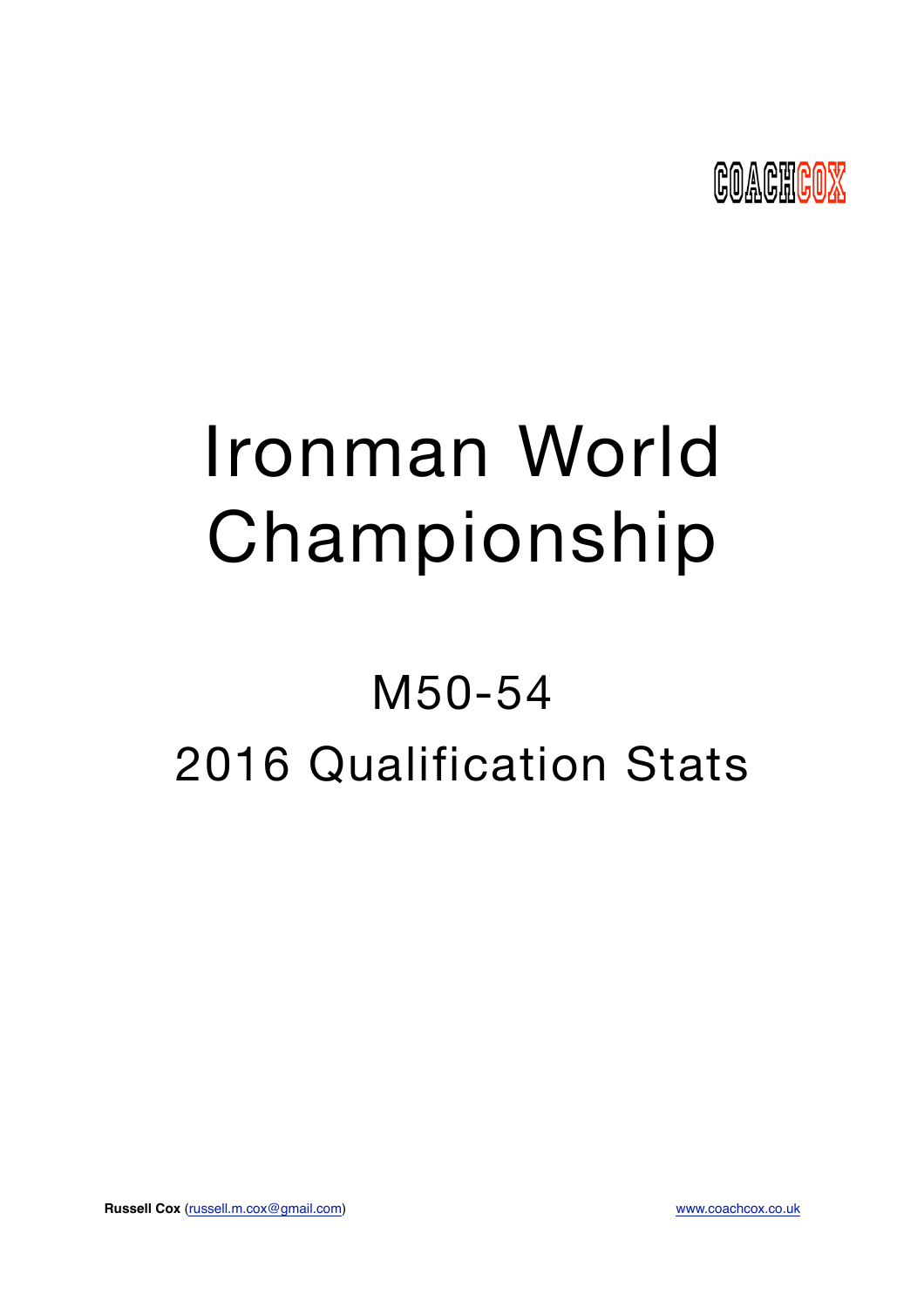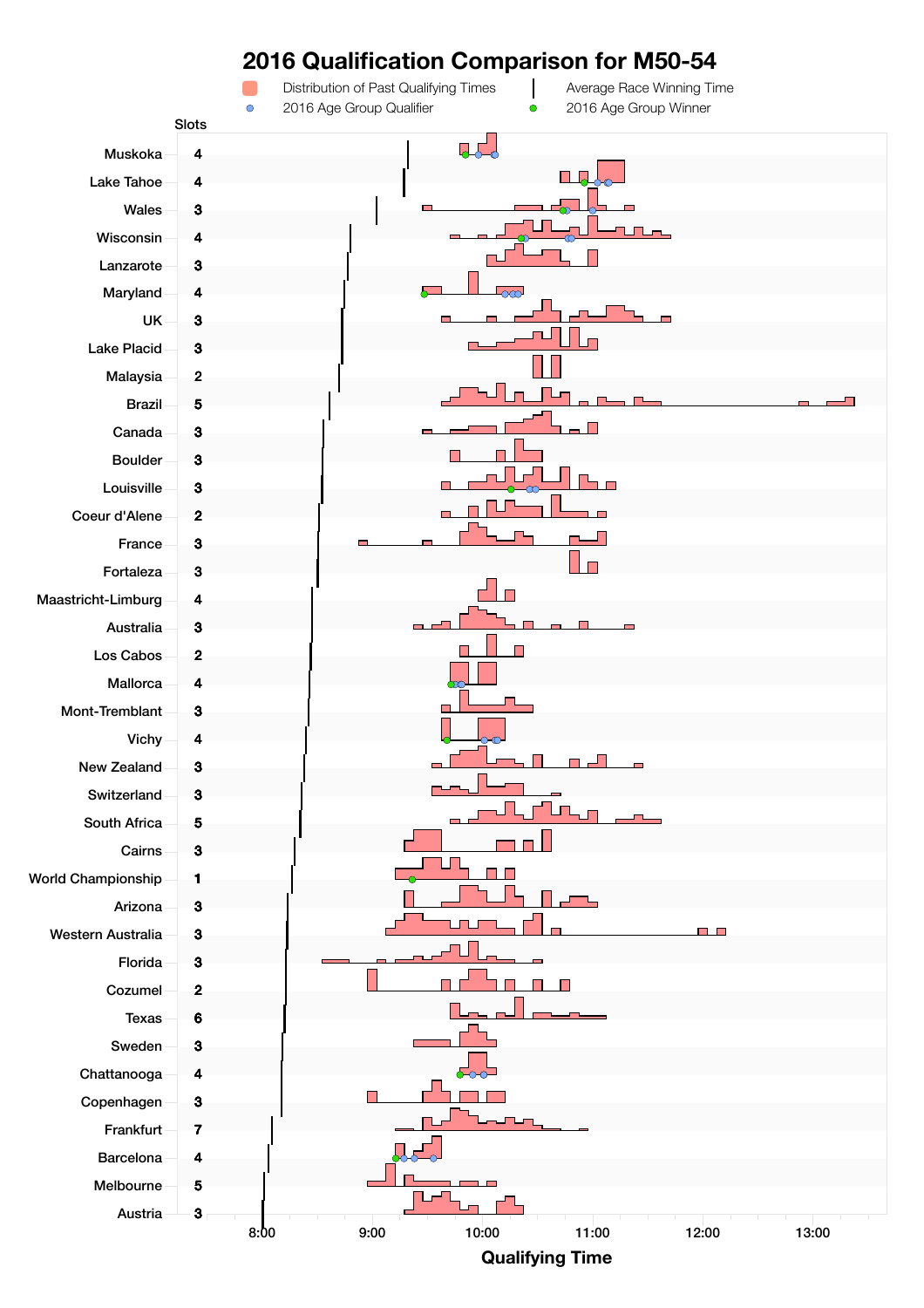## M50-54 Past Qualifying Times

## **Ironman Vichy (4 Kona Slots)**

| Year    | <b>Male Winning Time</b> | <b>Age Group Winning Time</b> | 4th Place Age Group Time |
|---------|--------------------------|-------------------------------|--------------------------|
| 2015    | 8:23:49                  | 9:40:38                       | 10:08:10                 |
| Average | 8:23:49                  | 9:40:38                       | 10:08:10                 |

## **Ironman Muskoka (4 Kona Slots)**

| Year    | <b>Male Winning Time</b> | <b>Age Group Winning Time</b> | 4th Place Age Group Time |
|---------|--------------------------|-------------------------------|--------------------------|
| 2015    | 9:19:28                  | 9:50:46                       | 10:06:54                 |
| Average | 9:19:28                  | 9:50:46                       | 10:06:54                 |

## **Ironman Wisconsin (4 Kona Slots)**

| Year    | <b>Male Winning Time</b> | <b>Age Group Winning Time</b> | 4th Place Age Group Time |
|---------|--------------------------|-------------------------------|--------------------------|
| 2003    | 8:55:26                  | 11:16:32                      | 11:27:19                 |
| 2004    | 8:52:33                  | 11:06:40                      | 11:15:48                 |
| 2005    | 9:01:34                  | 10:50:38                      | 11:42:17                 |
| 2006    | 9:07:24                  | 10:45:11                      | 11:30:21                 |
| 2007    | 8:52:49                  | 9:44:08                       | 10:59:47                 |
| 2008    | 8:43:29                  | 10:12:29                      | 10:35:06                 |
| 2009    | 8:45:19                  | 10:21:41                      | 10:50:42                 |
| 2010    | 8:38:32                  | 10:39:04                      | 11:00:12                 |
| 2011    | 8:45:18                  | 10:41:12                      | 11:04:58                 |
| 2012    | 8:32:51                  | 10:17:19                      | 10:25:46                 |
| 2013    | 8:40:15                  | 10:14:39                      | 10:37:19                 |
| 2014    | 8:31:20                  | 10:02:25                      | 10:33:59                 |
| 2015    | 8:59:59                  | 10:21:05                      | 10:48:30                 |
| Average | 8:48:13                  | 10:30:14                      | 10:59:23                 |

## **Ironman Wales (3 Kona Slots)**

| Year    | <b>Male Winning Time</b> | <b>Age Group Winning Time</b> | 3rd Place Age Group Time |
|---------|--------------------------|-------------------------------|--------------------------|
| 2011    | 9:04:20                  | 10:51:44                      | 10:59:11                 |
| 2012    | 8:52:43                  | 9:31:14                       | 10:24:38                 |
| 2013    | 9:09:10                  | 10:30:33                      | 10:59:45                 |
| 2014    | 9:07:28                  | 10:38:57                      | 11:18:07                 |
| 2015    | 8:57:33                  | 10:43:51                      | 11:00:00                 |
| Average | 9:02:14                  | 10:27:15                      | 10:56:20                 |

## **Ironman Lake Tahoe (4 Kona Slots)**

| Year    | <b>Male Winning Time</b> | <b>Age Group Winning Time</b> | 4th Place Age Group Time |
|---------|--------------------------|-------------------------------|--------------------------|
| 2013    | 8:55:14                  | 10:44:48                      | 11:13:40                 |
| 2015    | 9:39:23                  | 10:55:28                      | 11:08:50                 |
| Average | 9:17:18                  | 10:50:08                      | 11:11:15                 |

## **Ironman Mallorca (4 Kona Slots)**

| Year    | <b>Male Winning Time</b> | <b>Age Group Winning Time</b> | 4th Place Age Group Time |
|---------|--------------------------|-------------------------------|--------------------------|
| 2014    | 8:34:02                  | 9:58:44                       | 10:06:58                 |
| 2015    | 8:17:22                  | 9:42:52                       | 9:48:41                  |
| Average | 8:25:42                  | 9:50:48                       | 9:57:49                  |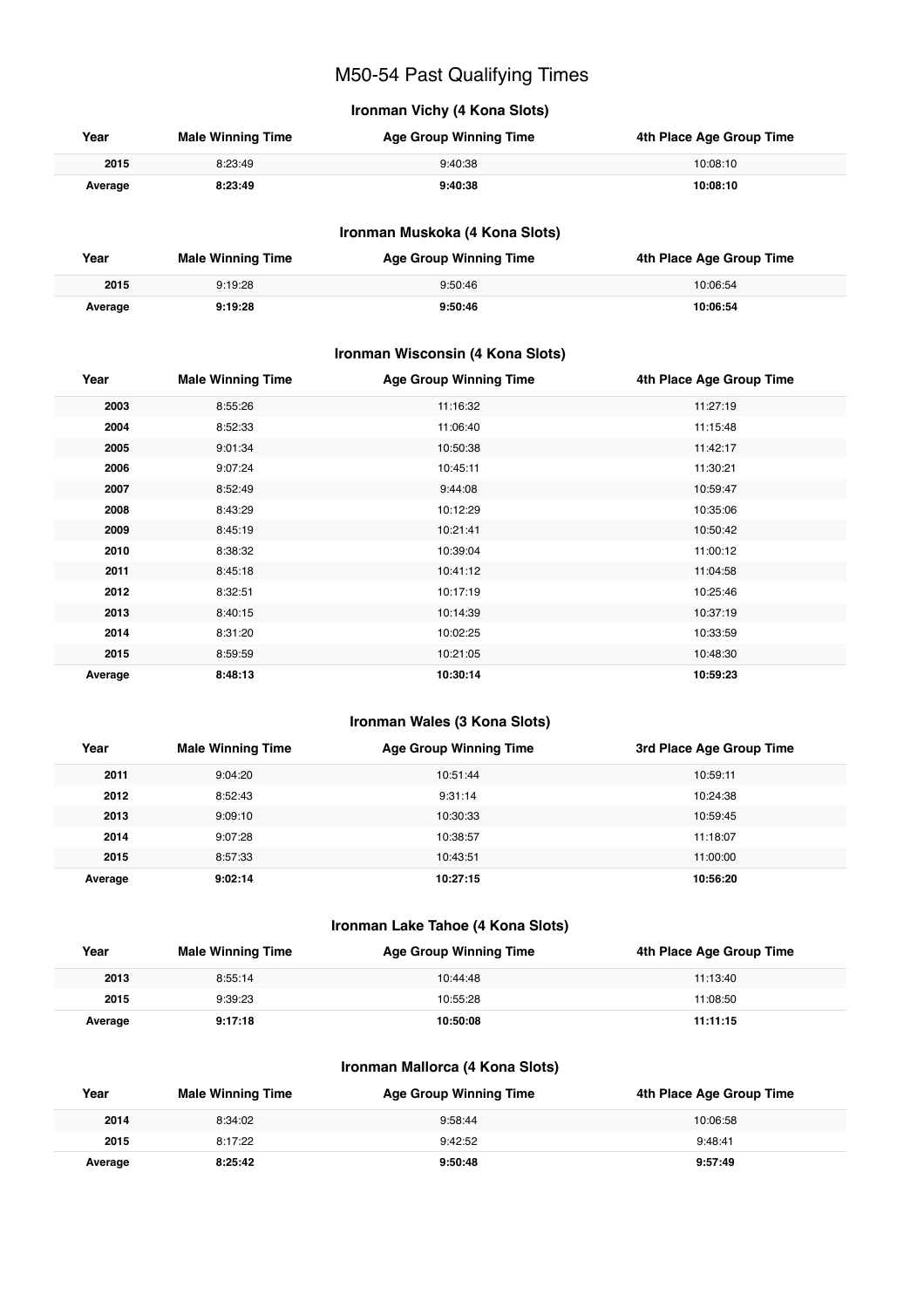## **Ironman Chattanooga (4 Kona Slots)**

| Year    | <b>Male Winning Time</b> | <b>Age Group Winning Time</b> | 4th Place Age Group Time |
|---------|--------------------------|-------------------------------|--------------------------|
| 2014    | 8:12:32                  | 9:53:13                       | 10:04:40                 |
| 2015    | 8:08:32                  | 9:47:47                       | 10:00:42                 |
| Average | 8:10:32                  | 9:50:30                       | 10:02:41                 |

## **Ironman Barcelona (4 Kona Slots)**

| Year    | <b>Male Winning Time</b> | <b>Age Group Winning Time</b> | 4th Place Age Group Time |
|---------|--------------------------|-------------------------------|--------------------------|
| 2014    | 8:04:13                  | 9:31:12                       | 9:36:51                  |
| 2015    | 8:02:20                  | 9:12:46                       | 9:33:18                  |
| Average | 8:03:16                  | 9:21:59                       | 9:35:04                  |

## **Ironman World Championship (1 Kona Slots)**

| Year    | <b>Male Winning Time</b> | <b>Age Group Winning Time</b> |
|---------|--------------------------|-------------------------------|
| 2003    | 8:59:36                  | 10:04:20                      |
| 2004    | 8:33:29                  | 10:12:33                      |
| 2005    | 8:14:17                  | 9:33:06                       |
| 2006    | 8:11:56                  | 9:26:23                       |
| 2007    | 8:15:34                  | 9:46:36                       |
| 2008    | 8:17:45                  | 9:38:47                       |
| 2009    | 8:20:21                  | 9:33:09                       |
| 2010    | 8:10:37                  | 9:48:48                       |
| 2011    | 8:03:56                  | 9:42:38                       |
| 2012    | 8:18:37                  | 9:31:50                       |
| 2013    | 8:12:29                  | 9:16:38                       |
| 2014    | 8:14:18                  | 9:31:41                       |
| 2015    | 8:14:40                  | 9:21:45                       |
| Average | 8:19:02                  | 9:39:05                       |

## **Ironman Louisville (3 Kona Slots)**

| Year    | <b>Male Winning Time</b> | <b>Age Group Winning Time</b> | 3rd Place Age Group Time |
|---------|--------------------------|-------------------------------|--------------------------|
| 2007    | 8:38:39                  | 10:11:26                      | 10:34:27                 |
| 2008    | 8:33:58                  | 10:43:11                      | 11:11:11                 |
| 2010    | 8:29:59                  | 10:45:23                      | 11:02:27                 |
| 2011    | 8:27:36                  | 9:40:49                       | 10:20:18                 |
| 2012    | 8:42:44                  | 10:16:30                      | 10:45:00                 |
| 2013    | 8:21:34                  | 9:55:57                       | 10:31:35                 |
| 2014    | 8:24:44                  | 9:58:35                       | 10:06:58                 |
| 2015    | 8:48:53                  | 10:15:32                      | 10:28:55                 |
| Average | 8:33:30                  | 10:13:25                      | 10:37:36                 |

## **Ironman Maryland (4 Kona Slots)**

| Year    | <b>Male Winning Time</b> | Age Group Winning Time | 4th Place Age Group Time |
|---------|--------------------------|------------------------|--------------------------|
| 2014    | 8:51:19                  | 9:34:58                | 9:56:04                  |
| 2015    | 8:38:21                  | 9:28:17                | 10:19:26                 |
| Average | 8:44:50                  | 9:31:37                | 10:07:45                 |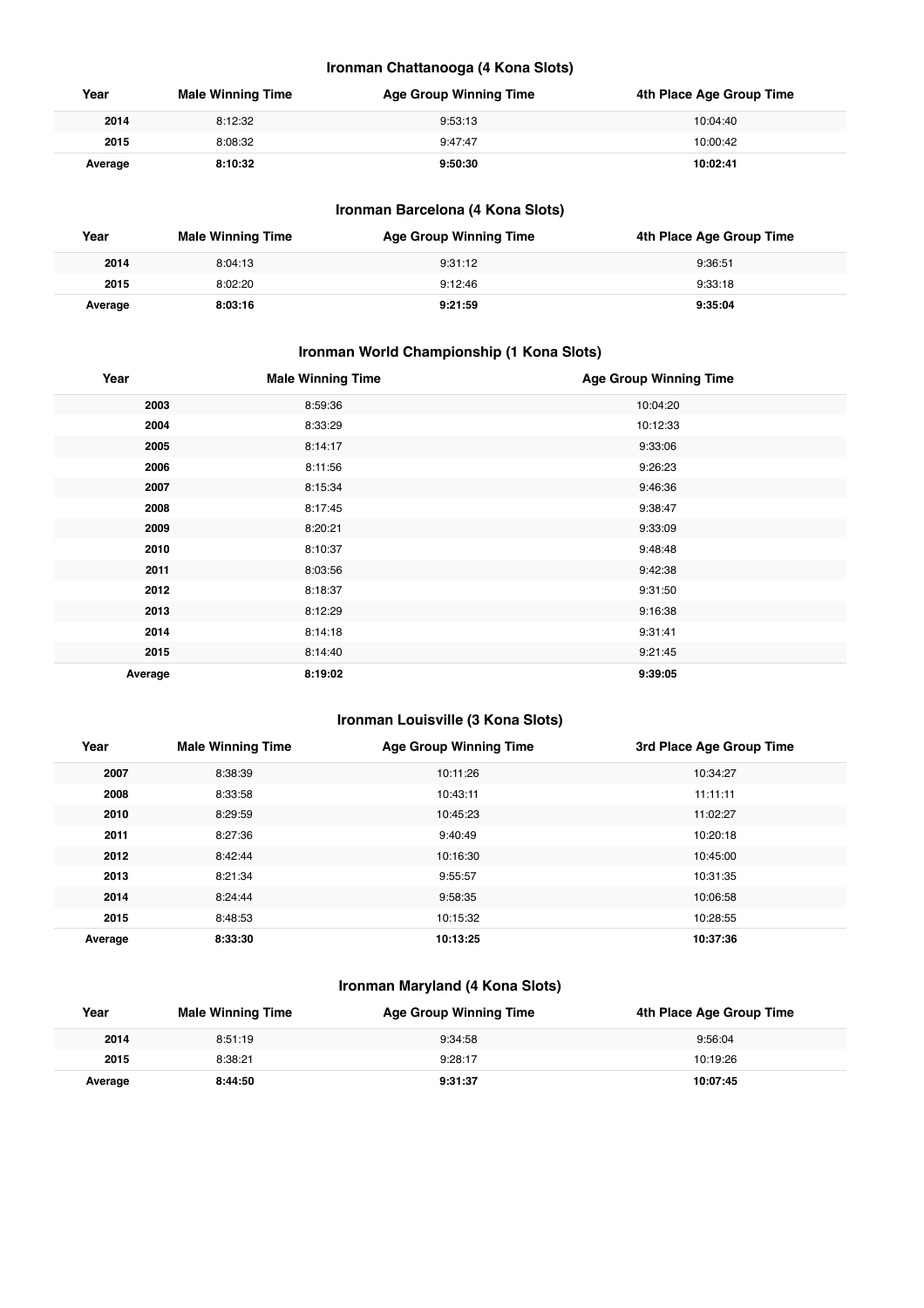## **Ironman Los Cabos (2 Kona Slots)**

| Year    | <b>Male Winning Time</b> | <b>Age Group Winning Time</b> | 2nd Place Age Group Time |
|---------|--------------------------|-------------------------------|--------------------------|
| 2013    | 8:26:48                  | 10:05:35                      | 10:22:16                 |
| 2014    | 8:26:15                  | 9:50:15                       | 10:06:28                 |
| Average | 8:26:31                  | 9:57:55                       | 10:14:22                 |

## **Ironman Florida (3 Kona Slots)**

| Year    | <b>Male Winning Time</b> | <b>Age Group Winning Time</b> | 3rd Place Age Group Time |
|---------|--------------------------|-------------------------------|--------------------------|
| 2004    | 8:31:07                  | 9:06:02                       | 9:58:33                  |
| 2005    | 8:28:26                  | 9:18:19                       | 9:53:38                  |
| 2006    | 8:22:44                  | 9:23:42                       | 10:29:15                 |
| 2007    | 8:21:29                  | 9:23:10                       | 10:04:26                 |
| 2008    | 8:07:59                  | 9:12:41                       | 9:37:57                  |
| 2009    | 8:24:29                  | 9:27:52                       | 9:55:58                  |
| 2010    | 8:15:59                  | 9:37:40                       | 9:47:10                  |
| 2011    | 7:59:42                  | 9:43:48                       | 10:12:07                 |
| 2012    | 8:06:17                  | 9:44:27                       | 9:56:34                  |
| 2013    | 7:53:12                  | 9:36:43                       | 9:48:50                  |
| 2014    | 7:33:47                  | 8:36:37                       | 8:44:29                  |
| Average | 8:11:22                  | 9:22:49                       | 9:51:43                  |

## **Ironman Fortaleza (3 Kona Slots)**

| Year    | <b>Male Winning Time</b> | <b>Age Group Winning Time</b> | 3rd Place Age Group Time |
|---------|--------------------------|-------------------------------|--------------------------|
| 2014    | 8:30:15                  | 10:48:21                      | 10:57:42                 |
| Average | 8:30:15                  | 10:48:21                      | 10:57:42                 |

## **Ironman Malaysia (2 Kona Slots)**

| Year    | <b>Male Winning Time</b> | <b>Age Group Winning Time</b> | 2nd Place Age Group Time |
|---------|--------------------------|-------------------------------|--------------------------|
| 2014    | 8:41:53                  | 10:30:00                      | 10:39:12                 |
| Average | 8:41:53                  | 10:30:00                      | 10:39:12                 |

## **Ironman Arizona (3 Kona Slots)**

| Year    | <b>Male Winning Time</b> | <b>Age Group Winning Time</b> | 3rd Place Age Group Time |
|---------|--------------------------|-------------------------------|--------------------------|
| 2005    | 8:25:42                  | 10:46:53                      | 11:02:29                 |
| 2006    | 8:20:56                  | 10:33:36                      | 10:37:17                 |
| 2007    | 8:21:14                  | 10:11:54                      | 10:50:58                 |
| 2008    | 8:14:16                  | 9:21:03                       | 10:15:30                 |
| 2009    | 8:14:16                  | 9:21:03                       | 10:15:30                 |
| 2010    | 8:13:35                  | 9:39:56                       | 9:57:20                  |
| 2011    | 8:07:16                  | 9:47:36                       | 9:58:27                  |
| 2012    | 8:03:13                  | 9:49:39                       | 10:04:24                 |
| 2013    | 8:02:00                  | 9:20:58                       | 10:02:09                 |
| 2014    | 7:55:48                  | 9:48:03                       | 10:21:20                 |
| Average | 8:11:49                  | 9:52:04                       | 10:20:32                 |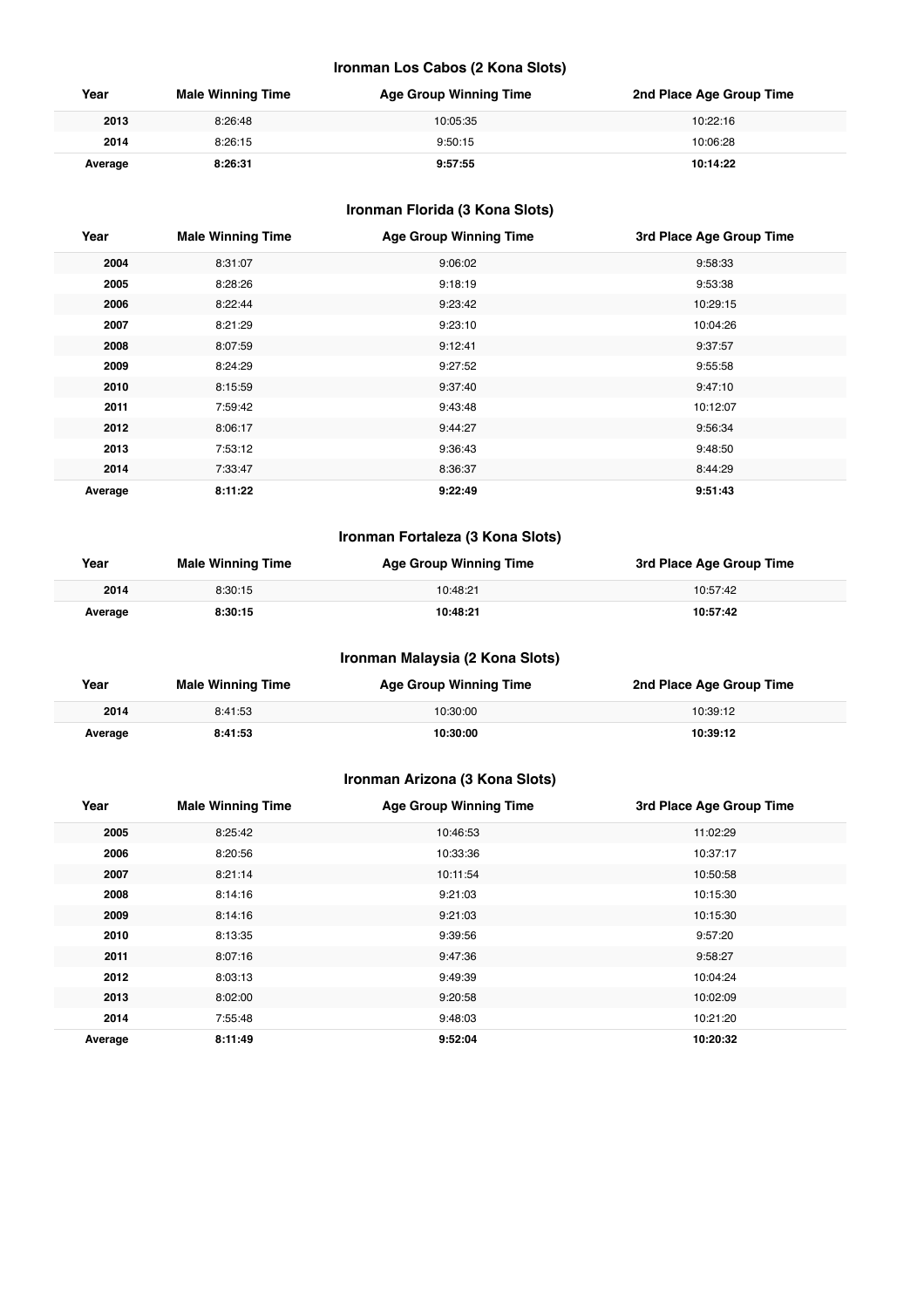## **Ironman Cozumel (2 Kona Slots)**

| Year    | <b>Male Winning Time</b> | <b>Age Group Winning Time</b> | 2nd Place Age Group Time |
|---------|--------------------------|-------------------------------|--------------------------|
| 2009    | 8:18:40                  | 10:31:43                      | 10:45:09                 |
| 2010    | 8:12:20                  | 9:59:37                       | 10:06:46                 |
| 2011    | 8:23:52                  | 9:50:04                       | 10:01:56                 |
| 2012    | 8:15:07                  | 9:40:41                       | 9:53:40                  |
| 2013    | 7:55:23                  | 8:59:55                       | 9:01:18                  |
| 2014    | 8:12:16                  | 9:57:08                       | 10:14:28                 |
| Average | 8:12:56                  | 9:49:51                       | 10:00:32                 |

## **Ironman Western Australia (3 Kona Slots)**

| Year    | <b>Male Winning Time</b> | <b>Age Group Winning Time</b> | 3rd Place Age Group Time |
|---------|--------------------------|-------------------------------|--------------------------|
| 2004    | 8:16:00                  | 10:15:40                      | 10:30:42                 |
| 2005    | 8:27:36                  | 10:32:21                      | 12:09:40                 |
| 2006    | 8:08:57                  | 9:34:59                       | 10:01:09                 |
| 2007    | 8:06:00                  | 9:25:15                       | 10:05:41                 |
| 2008    | 8:07:06                  | 9:19:56                       | 9:39:44                  |
| 2009    | 8:13:59                  | 9:20:15                       | 10:41:42                 |
| 2010    | 8:14:01                  | 9:11:20                       | 9:31:01                  |
| 2011    | 8:12:39                  | 9:51:33                       | 10:25:45                 |
| 2012    | 8:29:06                  | 9:24:32                       | 10:09:05                 |
| 2013    | 8:08:16                  | 9:16:53                       | 9:41:26                  |
| 2014    | 8:05:58                  | 9:14:47                       | 9:50:31                  |
| Average | 8:13:36                  | 9:35:13                       | 10:15:07                 |

## **Ironman New Zealand (3 Kona Slots)**

| Year    | <b>Male Winning Time</b> | <b>Age Group Winning Time</b> | 3rd Place Age Group Time |
|---------|--------------------------|-------------------------------|--------------------------|
| 2003    | 8:22:04                  | 11:00:36                      | 11:25:01                 |
| 2004    | 8:30:29                  | 10:49:09                      | 11:03:26                 |
| 2005    | 8:20:14                  | 10:28:31                      | 11:06:51                 |
| 2007    | 8:26:33                  | 9:50:27                       | 10:13:29                 |
| 2008    | 8:24:49                  | 9:46:19                       | 10:17:45                 |
| 2009    | 8:18:04                  | 9:50:28                       | 10:05:01                 |
| 2010    | 8:21:52                  | 9:45:49                       | 10:10:37                 |
| 2011    | 8:31:07                  | 9:32:58                       | 9:49:58                  |
| 2013    | 8:15:35                  | 9:47:37                       | 10:27:45                 |
| 2014    | 8:17:33                  | 9:53:26                       | 10:10:37                 |
| 2015    | 8:22:13                  | 9:52:34                       | 9:58:11                  |
| Average | 8:22:46                  | 10:03:26                      | 10:26:14                 |

## **Ironman Melbourne (5 Kona Slots)**

| Year    | <b>Male Winning Time</b> | <b>Age Group Winning Time</b> | 5th Place Age Group Time |
|---------|--------------------------|-------------------------------|--------------------------|
| 2012    | 7:57:44                  | 9:02:02                       | 9:34:09                  |
| 2014    | 8:01:02                  | 9:06:41                       | 9:37:57                  |
| 2015    | 8:04:29                  | 9:22:38                       | 10:04:29                 |
| Average | 8:01:05                  | 9:10:27                       | 9:45:31                  |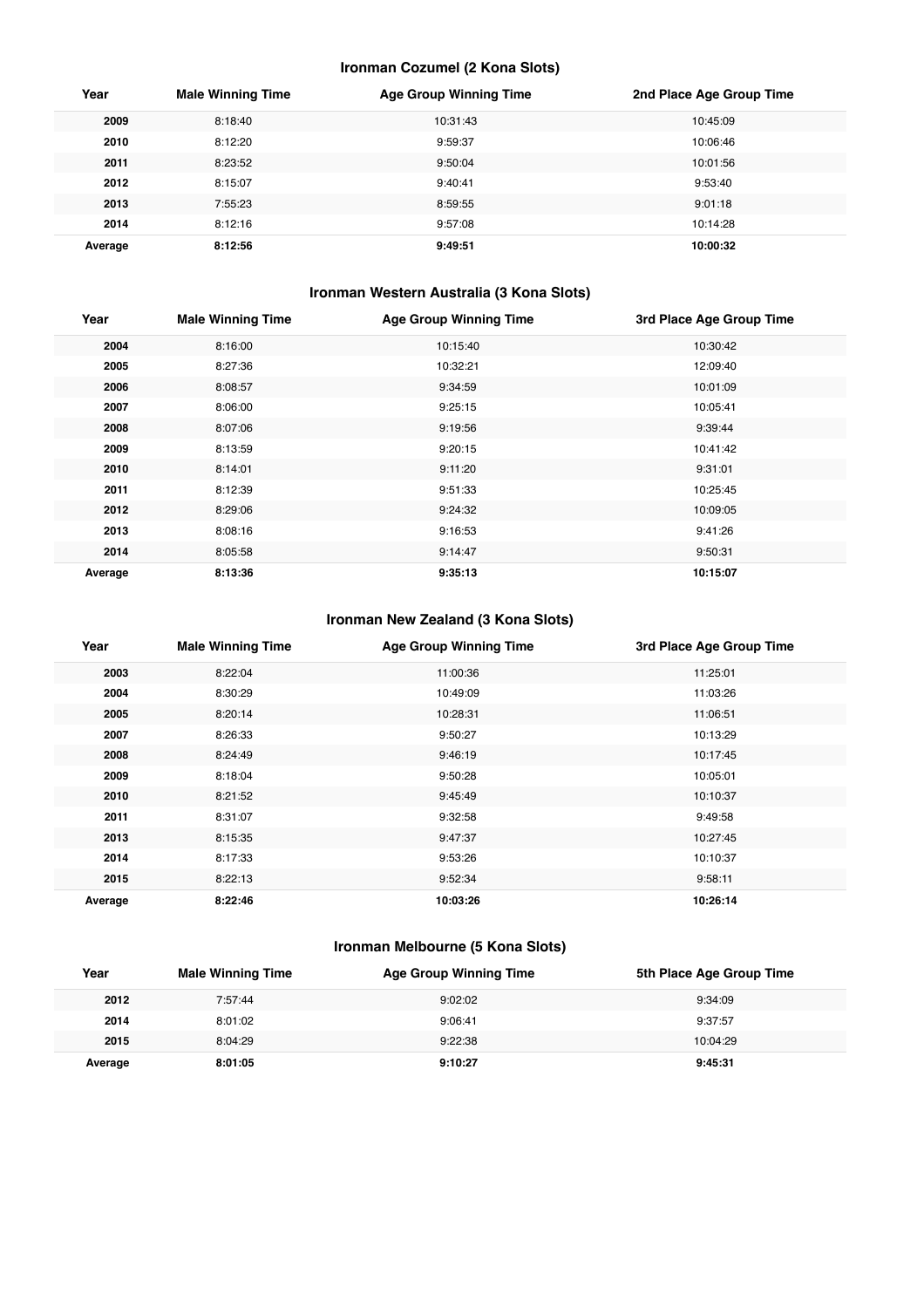## **Ironman South Africa (5 Kona Slots)**

| Year    | <b>Male Winning Time</b> | <b>Age Group Winning Time</b> | 5th Place Age Group Time |
|---------|--------------------------|-------------------------------|--------------------------|
| 2007    | 8:33:04                  | 10:39:40                      | 11:33:58                 |
| 2008    | 8:18:23                  | 10:11:07                      | 10:51:24                 |
| 2009    | 8:17:32                  | 10:16:52                      | 10:58:05                 |
| 2010    | 8:23:28                  | 9:58:55                       | 10:17:19                 |
| 2011    | 8:05:36                  | 9:46:45                       | 10:24:07                 |
| 2012    | 8:34:45                  | 10:15:43                      | 11:26:43                 |
| 2013    | 8:11:24                  | 10:01:35                      | 10:33:27                 |
| 2014    | 8:26:07                  | 10:29:54                      | 10:59:36                 |
| 2015    | 8:16:35                  | 10:05:31                      | 10:35:18                 |
| Average | 8:20:46                  | 10:11:46                      | 10:51:06                 |

## **Ironman Australia (3 Kona Slots)**

| Year    | <b>Male Winning Time</b> | <b>Age Group Winning Time</b> | 3rd Place Age Group Time |
|---------|--------------------------|-------------------------------|--------------------------|
| 2005    | 8:25:44                  | 9:56:17                       | 10:05:28                 |
| 2006    | 8:20:42                  | 10:52:46                      | 11:18:17                 |
| 2007    | 8:21:49                  | 10:07:57                      | 10:38:23                 |
| 2008    | 8:31:33                  | 9:51:29                       | 10:01:31                 |
| 2009    | 8:24:53                  | 9:34:09                       | 9:56:20                  |
| 2010    | 8:23:54                  | 9:24:30                       | 10:09:33                 |
| 2011    | 8:29:28                  | 9:37:34                       | 9:57:48                  |
| 2012    | 8:17:38                  | 9:57:02                       | 10:04:06                 |
| 2013    | 8:30:23                  | 9:59:14                       | 10:25:21                 |
| 2014    | 8:35:18                  | 9:51:38                       | 10:04:33                 |
| 2015    | 8:35:53                  | 9:56:18                       | 10:08:36                 |
| Average | 8:27:01                  | 9:55:21                       | 10:15:26                 |

## **Ironman Texas (6 Kona Slots)**

| Year    | <b>Male Winning Time</b> | <b>Age Group Winning Time</b> | 6th Place Age Group Time |
|---------|--------------------------|-------------------------------|--------------------------|
| 2011    | 8:08:20                  | 10:22:22                      | 11:00:11                 |
| 2012    | 8:10:44                  | 9:43:05                       | 10:39:20                 |
| 2013    | 8:25:06                  | 9:56:39                       | 11:05:50                 |
| 2014    | 8:09:37                  | 9:45:52                       | 10:20:21                 |
| 2015    | 8:07:03                  | 9:44:34                       | 10:17:58                 |
| Average | 8:12:10                  | 9:54:30                       | 10:40:44                 |

## **Ironman Lanzarote (3 Kona Slots)**

| Year    | <b>Male Winning Time</b> | <b>Age Group Winning Time</b> | 3rd Place Age Group Time |
|---------|--------------------------|-------------------------------|--------------------------|
| 2008    | 8:59:37                  | 10:11:13                      | 10:30:23                 |
| 2009    | 8:54:03                  | 10:19:46                      | 10:59:44                 |
| 2010    | 8:37:42                  | 10:34:57                      | 10:41:13                 |
| 2011    | 8:30:34                  | 10:12:46                      | 10:43:00                 |
| 2012    | 8:44:39                  | 10:05:08                      | 11:00:35                 |
| 2013    | 8:42:40                  | 10:20:57                      | 10:37:38                 |
| 2014    | 8:47:39                  | 10:07:29                      | 10:18:48                 |
| 2015    | 8:56:49                  | 10:15:28                      | 10:40:35                 |
| Average | 8:46:42                  | 10:15:58                      | 10:41:29                 |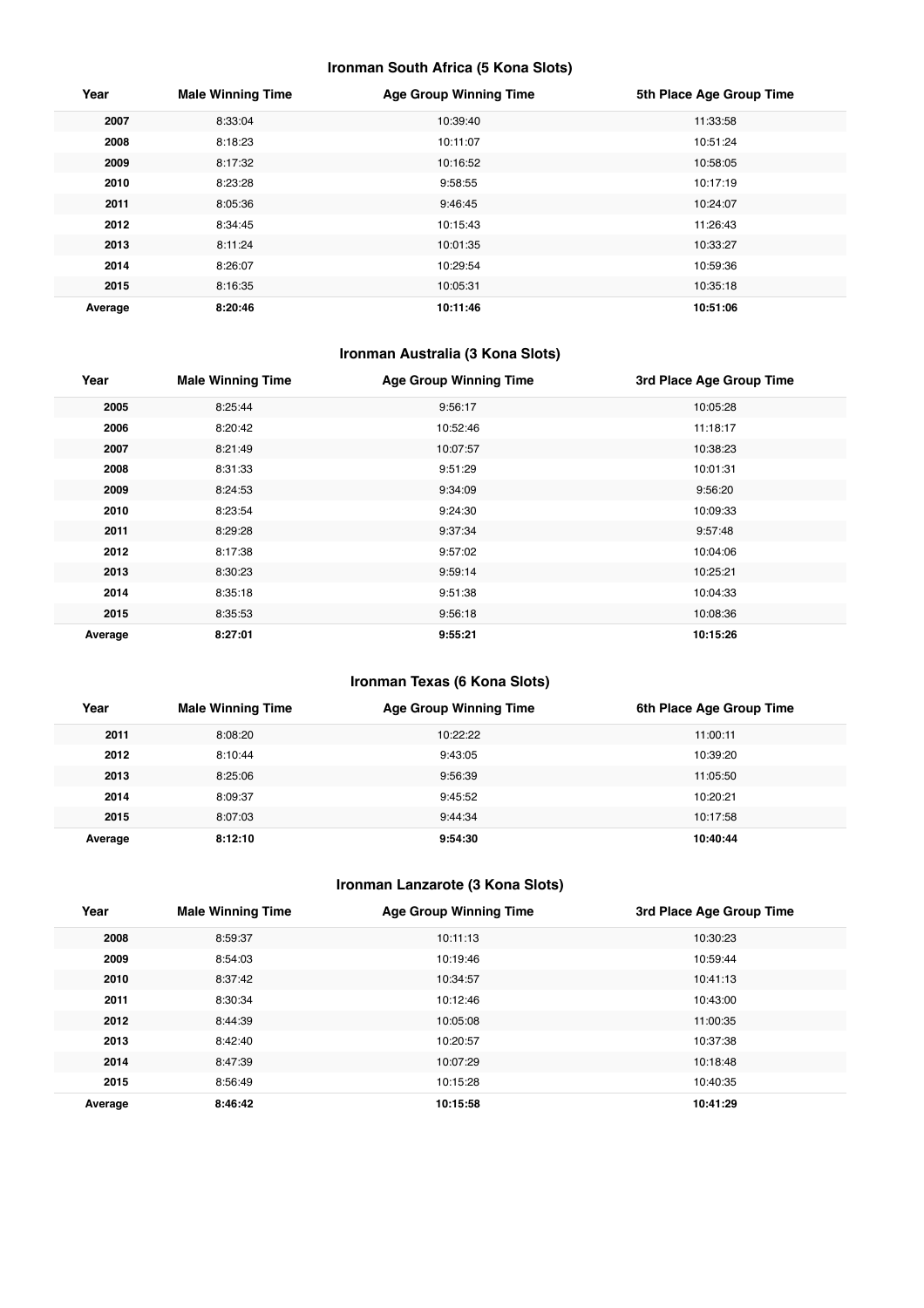## **Ironman Brazil (5 Kona Slots)**

| Year    | <b>Male Winning Time</b> | <b>Age Group Winning Time</b> | 5th Place Age Group Time |
|---------|--------------------------|-------------------------------|--------------------------|
| 2006    | 8:15:18                  | 10:35:49                      | 11:37:22                 |
| 2007    | 8:21:09                  | 10:33:13                      | 10:55:29                 |
| 2008    | 8:28:24                  | 10:41:40                      | 11:28:45                 |
| 2009    | 8:13:39                  | 9:54:47                       | 10:20:55                 |
| 2010    | 8:07:39                  | 9:40:26                       | 10:32:33                 |
| 2011    | 12:14:21                 | 12:55:30                      | 13:19:15                 |
| 2012    | 8:22:40                  | 10:02:30                      | 11:14:32                 |
| 2013    | 8:01:32                  | 9:48:27                       | 10:22:11                 |
| 2014    | 8:07:52                  | 9:42:46                       | 10:11:12                 |
| 2015    | 7:53:44                  | 9:53:22                       | 10:10:07                 |
| Average | 8:36:37                  | 10:22:51                      | 11:01:14                 |

## **Ironman France (3 Kona Slots)**

| Year    | <b>Male Winning Time</b> | <b>Age Group Winning Time</b> | 3rd Place Age Group Time |
|---------|--------------------------|-------------------------------|--------------------------|
| 2005    | 8:49:06                  | 10:59:25                      | 11:07:23                 |
| 2006    | 8:33:55                  | 10:25:06                      | 11:05:01                 |
| 2007    | 8:38:45                  | 10:15:05                      | 10:49:49                 |
| 2008    | 8:34:18                  | 9:29:22                       | 10:25:28                 |
| 2009    | 8:30:06                  | 9:49:15                       | 10:04:46                 |
| 2011    | 8:28:30                  | 8:53:29                       | 10:21:17                 |
| 2012    | 8:21:51                  | 9:49:28                       | 10:21:12                 |
| 2013    | 8:08:59                  | 9:53:30                       | 9:57:31                  |
| 2014    | 8:33:22                  | 9:59:10                       | 10:11:42                 |
| 2015    | 8:27:32                  | 9:47:35                       | 10:01:31                 |
| Average | 8:30:38                  | 9:56:08                       | 10:26:34                 |

## **Ironman Cairns (3 Kona Slots)**

| Year    | <b>Male Winning Time</b> | <b>Age Group Winning Time</b> | 3rd Place Age Group Time |
|---------|--------------------------|-------------------------------|--------------------------|
| 2012    | 8:15:04                  | 9:24:07                       | 10:14:45                 |
| 2013    | 8:17:43                  | 9:24:01                       | 9:35:28                  |
| 2014    | 8:20:15                  | 9:19:48                       | 9:36:16                  |
| 2015    | 8:18:01                  | 10:23:16                      | 10:36:11                 |
| Average | 8:17:45                  | 9:37:48                       | 10:00:40                 |

## **Ironman Austria (3 Kona Slots)**

| Year    | <b>Male Winning Time</b> | <b>Age Group Winning Time</b> | 3rd Place Age Group Time |
|---------|--------------------------|-------------------------------|--------------------------|
| 2005    | 8:14:37                  | 10:15:27                      | 10:22:22                 |
| 2006    | 8:07:59                  | 10:07:44                      | 10:13:28                 |
| 2007    | 8:06:39                  | 9:39:13                       | 10:12:13                 |
| 2008    | 8:06:11                  | 9:18:12                       | 9:46:29                  |
| 2009    | 8:01:38                  | 9:26:13                       | 9:53:48                  |
| 2010    | 7:52:05                  | 9:31:38                       | 9:49:25                  |
| 2011    | 7:45:58                  | 9:25:42                       | 9:35:57                  |
| 2012    | 8:11:31                  | 9:46:35                       | 10:15:46                 |
| 2013    | 7:59:51                  | 9:26:21                       | 9:39:37                  |
| 2014    | 7:48:43                  | 9:24:19                       | 9:40:27                  |
| 2015    | 7:48:45                  | 9:25:15                       | 9:29:32                  |
| Average | 8:00:21                  | 9:36:58                       | 9:54:27                  |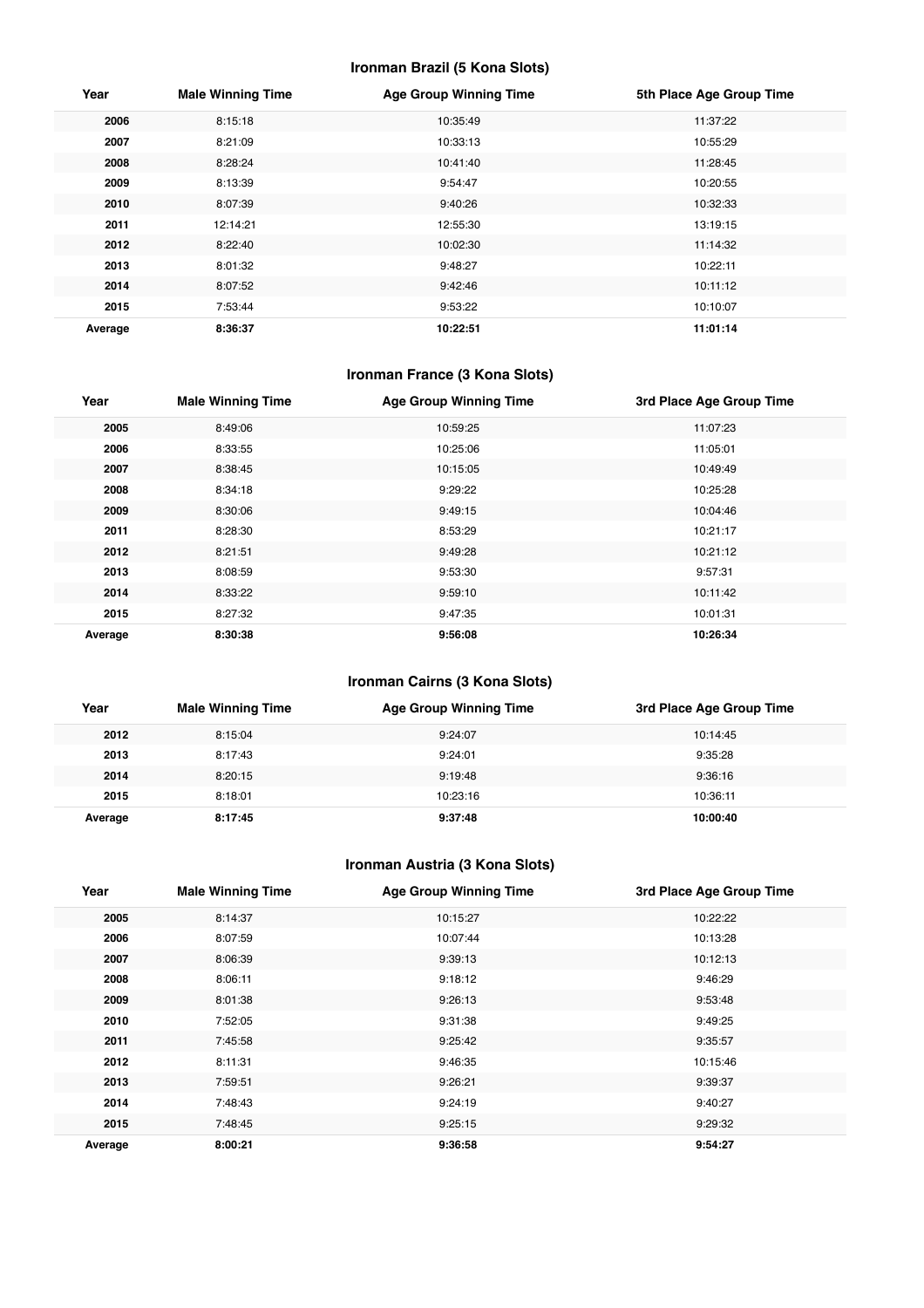## **Ironman Frankfurt (7 Kona Slots)**

| Year    | <b>Male Winning Time</b> | <b>Age Group Winning Time</b> | 7th Place Age Group Time |
|---------|--------------------------|-------------------------------|--------------------------|
| 2003    | 8:12:29                  | 9:28:49                       | 10:28:19                 |
| 2005    | 8:20:50                  | 9:56:12                       | 10:52:53                 |
| 2006    | 8:13:39                  | 9:56:13                       | 10:39:54                 |
| 2007    | 8:09:15                  | 9:31:05                       | 10:09:27                 |
| 2008    | 7:59:55                  | 9:30:05                       | 9:54:56                  |
| 2009    | 7:59:15                  | 9:31:54                       | 9:52:36                  |
| 2010    | 8:05:15                  | 10:05:33                      | 10:26:23                 |
| 2011    | 8:13:50                  | 9:36:42                       | 10:06:54                 |
| 2012    | 8:03:31                  | 9:31:45                       | 9:51:56                  |
| 2013    | 7:59:58                  | 9:13:59                       | 9:51:16                  |
| 2014    | 7:55:14                  | 9:20:56                       | 9:45:09                  |
| 2015    | 7:49:48                  | 9:44:11                       | 10:14:43                 |
| Average | 8:05:14                  | 9:37:17                       | 10:11:12                 |

## **Ironman UK (3 Kona Slots)**

| Year    | <b>Male Winning Time</b> | <b>Age Group Winning Time</b> | 3rd Place Age Group Time |
|---------|--------------------------|-------------------------------|--------------------------|
| 2007    | 8:35:57                  | 10:55:48                      | 11:20:03                 |
| 2008    | 8:53:58                  | 10:38:42                      | 11:19:11                 |
| 2009    | 8:45:51                  | 11:09:29                      | 11:37:44                 |
| 2010    | 8:40:17                  | 11:02:14                      | 11:15:02                 |
| 2011    | 8:24:33                  | 9:39:25                       | 10:29:42                 |
| 2012    | 8:55:11                  | 10:48:21                      | 11:16:18                 |
| 2013    | 8:45:48                  | 10:36:21                      | 10:39:18                 |
| 2014    | 8:44:10                  | 10:02:37                      | 10:28:56                 |
| 2015    | 8:46:37                  | 10:33:40                      | 10:56:55                 |
| Average | 8:43:35                  | 10:36:17                      | 11:02:34                 |

## **Ironman Lake Placid (3 Kona Slots)**

| Year    | <b>Male Winning Time</b> | <b>Age Group Winning Time</b> | 3rd Place Age Group Time |
|---------|--------------------------|-------------------------------|--------------------------|
| 2002    | 8:39:19                  | 10:07:48                      | 10:40:47                 |
| 2003    | 8:46:15                  | 10:31:19                      | 10:49:51                 |
| 2004    | 8:23:12                  | 10:45:48                      | 10:47:58                 |
| 2006    | 8:38:18                  | 10:52:17                      | 10:58:55                 |
| 2007    | 9:16:02                  | 10:49:52                      | 11:01:31                 |
| 2008    | 8:43:32                  | 10:18:09                      | 10:40:48                 |
| 2009    | 8:36:37                  | 9:57:47                       | 10:34:17                 |
| 2010    | 8:39:34                  | 10:29:39                      | 10:31:57                 |
| 2011    | 8:25:15                  | 10:05:38                      | 10:19:34                 |
| 2012    | 8:25:07                  | 10:12:49                      | 10:40:14                 |
| 2013    | 8:43:29                  | 10:17:36                      | 10:39:14                 |
| 2014    | 8:38:43                  | 9:57:04                       | 10:13:01                 |
| 2015    | 9:31:09                  | 10:25:51                      | 10:37:54                 |
| Average | 8:43:34                  | 10:22:25                      | 10:39:41                 |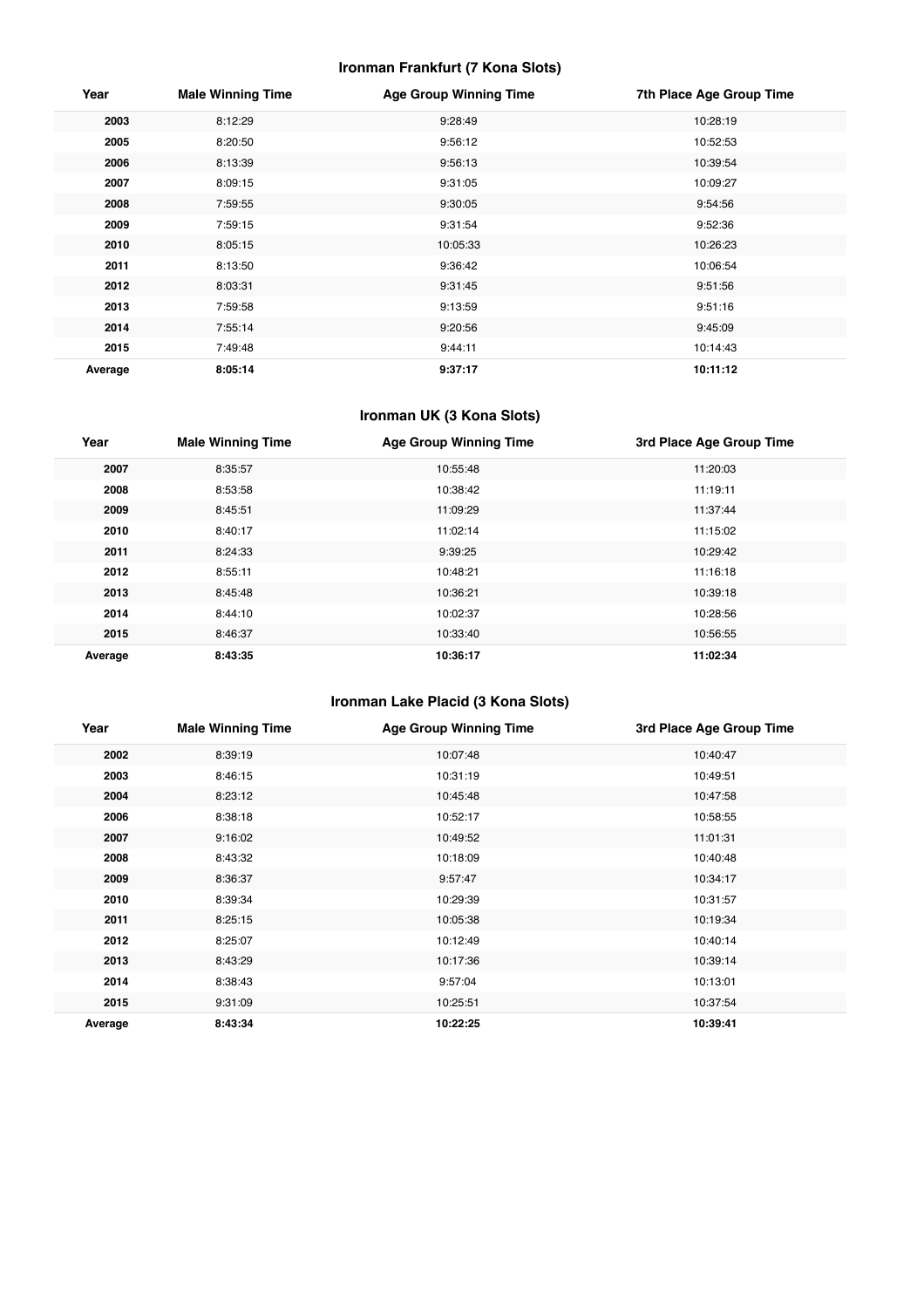## **Ironman Switzerland (3 Kona Slots)**

| Year    | <b>Male Winning Time</b> | <b>Age Group Winning Time</b> | 3rd Place Age Group Time |
|---------|--------------------------|-------------------------------|--------------------------|
| 2005    | 8:21:50                  | 10:09:55                      | 10:39:34                 |
| 2006    | 8:16:50                  | 9:47:08                       | 10:16:39                 |
| 2007    | 8:25:00                  | 9:33:56                       | 10:05:31                 |
| 2008    | 8:16:05                  | 9:45:51                       | 10:10:02                 |
| 2009    | 8:20:00                  | 9:34:31                       | 9:47:43                  |
| 2010    | 8:12:40                  | 9:36:00                       | 9:43:31                  |
| 2011    | 8:19:51                  | 9:57:37                       | 10:21:30                 |
| 2012    | 8:17:13                  | 10:01:35                      | 10:05:17                 |
| 2013    | 8:33:39                  | 10:12:48                      | 10:17:42                 |
| 2014    | 8:33:02                  | 9:59:25                       | 10:01:18                 |
| 2015    | 8:21:19                  | 9:51:54                       | 10:17:38                 |
| Average | 8:21:35                  | 9:51:52                       | 10:09:40                 |

## **Ironman Canada (3 Kona Slots)**

| Year    | <b>Male Winning Time</b> | <b>Age Group Winning Time</b> | 3rd Place Age Group Time |
|---------|--------------------------|-------------------------------|--------------------------|
| 2004    | 8:28:06                  | 10:25:04                      | 10:40:10                 |
| 2005    | 8:33:32                  | 10:50:39                      | 11:01:38                 |
| 2006    | 8:33:58                  | 10:16:25                      | 11:00:05                 |
| 2007    | 8:32:45                  | 10:16:14                      | 10:36:17                 |
| 2008    | 8:30:12                  | 10:22:40                      | 10:32:51                 |
| 2009    | 8:25:13                  | 9:54:24                       | 10:21:22                 |
| 2010    | 8:32:28                  | 9:28:33                       | 9:48:37                  |
| 2011    | 8:28:09                  | 9:57:52                       | 10:21:59                 |
| 2012    | 8:48:30                  | 10:16:24                      | 10:29:37                 |
| 2013    | 8:39:33                  | 9:53:06                       | 10:18:29                 |
| 2014    | 8:16:10                  | 10:23:10                      | 10:34:39                 |
| 2015    | 8:49:46                  | 10:26:28                      | 10:36:58                 |
| Average | 8:33:11                  | 10:12:34                      | 10:31:53                 |

## **Ironman Maastricht-Limburg (4 Kona Slots)**

| Year    | <b>Male Winning Time</b> | <b>Age Group Winning Time</b> | 4th Place Age Group Time |
|---------|--------------------------|-------------------------------|--------------------------|
| 2015    | 8:27:18                  | 10:00:46                      | 10:16:36                 |
| Average | 8:27:18                  | 10:00:46                      | 10:16:36                 |

## **Ironman Boulder (3 Kona Slots)**

| Year    | <b>Male Winning Time</b> | <b>Age Group Winning Time</b> | 3rd Place Age Group Time |
|---------|--------------------------|-------------------------------|--------------------------|
| 2014    | 8:20:26                  | 9:43:34                       | 10:20:48                 |
| 2015    | 8:45:20                  | 10:18:29                      | 10:27:39                 |
| Average | 8:32:53                  | 10:01:01                      | 10:24:13                 |

## **Ironman Sweden (3 Kona Slots)**

| Year    | <b>Male Winning Time</b> | <b>Age Group Winning Time</b> | 3rd Place Age Group Time |
|---------|--------------------------|-------------------------------|--------------------------|
| 2012    | 8:04:01                  | 9:34:01                       | 9:49:14                  |
| 2013    | 8:19:30                  | 9:55:06                       | 10:04:15                 |
| 2014    | 8:13:01                  | 9:28:21                       | 10:00:50                 |
| 2015    | 8:08:05                  | 9:24:19                       | 9:56:22                  |
| Average | 8:11:09                  | 9:35:26                       | 9:57:40                  |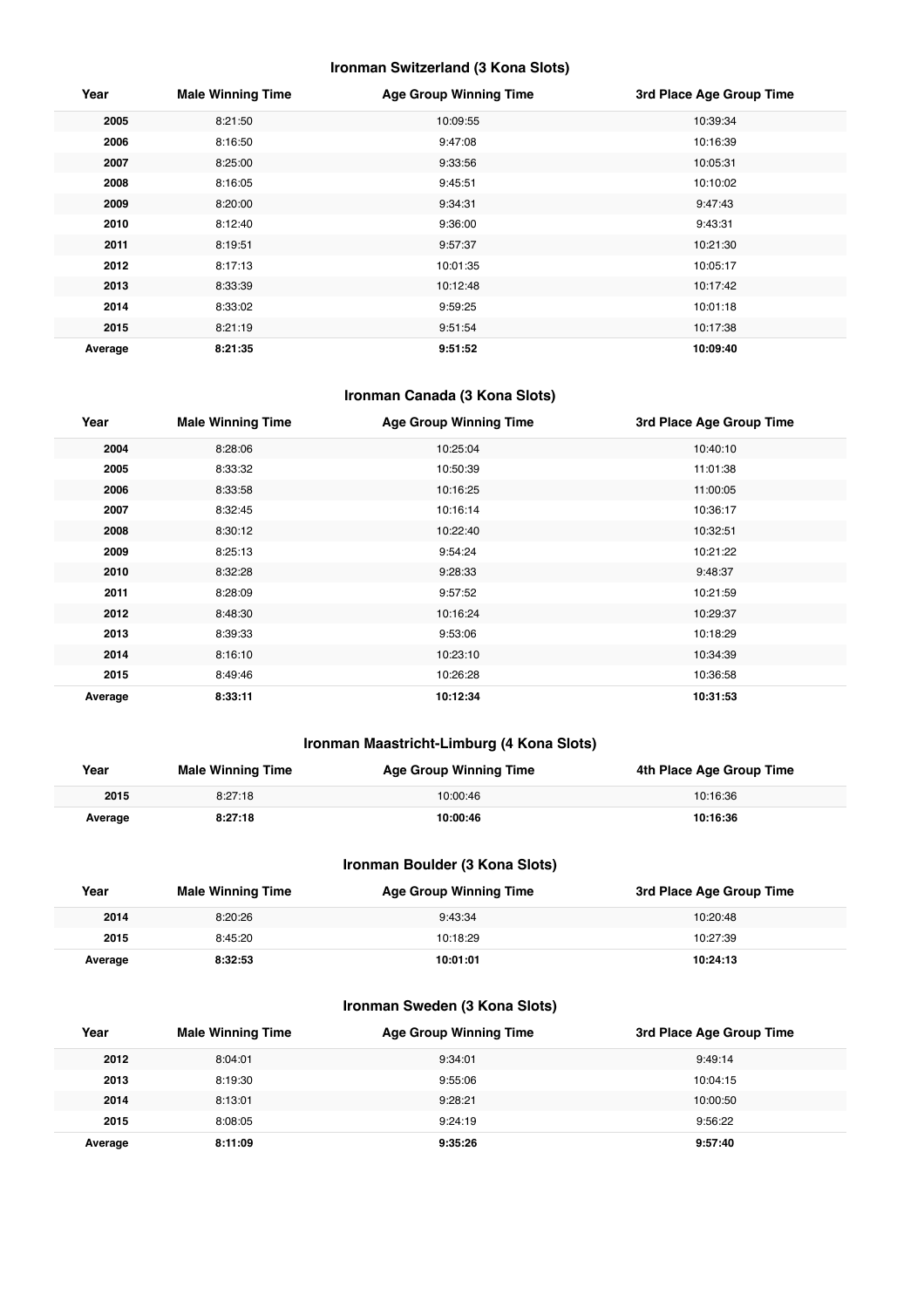## **Ironman Copenhagen (3 Kona Slots)**

| Year    | <b>Male Winning Time</b> | <b>Age Group Winning Time</b> | 3rd Place Age Group Time |
|---------|--------------------------|-------------------------------|--------------------------|
| 2013    | 8:12:41                  | 9:30:20                       | 9:40:23                  |
| 2014    | 8:03:39                  | 9:37:18                       | 10:07:56                 |
| 2015    | 8:14:56                  | 9:00:09                       | 9:52:42                  |
| Average | 8:10:25                  | 9:22:35                       | 9:53:40                  |

## **Ironman Coeur d'Alene (2 Kona Slots)**

| Year    | <b>Male Winning Time</b> | <b>Age Group Winning Time</b> | 2nd Place Age Group Time |
|---------|--------------------------|-------------------------------|--------------------------|
| 2003    | 8:40:59                  | 10:54:52                      | 11:05:11                 |
| 2005    | 8:23:29                  | 10:06:12                      | 10:26:20                 |
| 2006    | 9:07:05                  | 9:55:12                       | 10:45:40                 |
| 2007    | 8:33:32                  | 10:39:33                      | 10:40:59                 |
| 2008    | 8:34:22                  | 10:29:54                      | 10:49:59                 |
| 2009    | 8:32:12                  | 9:56:52                       | 10:05:34                 |
| 2010    | 8:24:40                  | 10:15:38                      | 10:23:56                 |
| 2011    | 8:19:48                  | 10:12:25                      | 10:13:48                 |
| 2012    | 8:32:29                  | 10:20:35                      | 10:38:43                 |
| 2013    | 8:17:31                  | 9:38:09                       | 10:02:37                 |
| 2014    | 8:25:44                  | 10:15:59                      | 10:28:39                 |
| 2015    | 8:20:35                  | 10:22:29                      | 10:39:55                 |
| Average | 8:31:02                  | 10:15:39                      | 10:31:46                 |

## **Ironman Mont-Tremblant (3 Kona Slots)**

| Year    | <b>Male Winning Time</b> | <b>Age Group Winning Time</b> | 3rd Place Age Group Time |
|---------|--------------------------|-------------------------------|--------------------------|
| 2012    | 8:40:48                  | 9:39:58                       | 9:51:47                  |
| 2013    | 8:26:06                  | 10:17:24                      | 10:24:21                 |
| 2014    | 8:16:17                  | 9:49:44                       | 10:03:30                 |
| 2015    | 8:17:37                  | 9:56:57                       | 10:16:46                 |
| Average | 8:25:12                  | 9:56:00                       | 10:09:06                 |

Results from Ironman.com. Tables compiled by Russ Cox (russell.m.cox@gmail.com) for www.coachcox.co.uk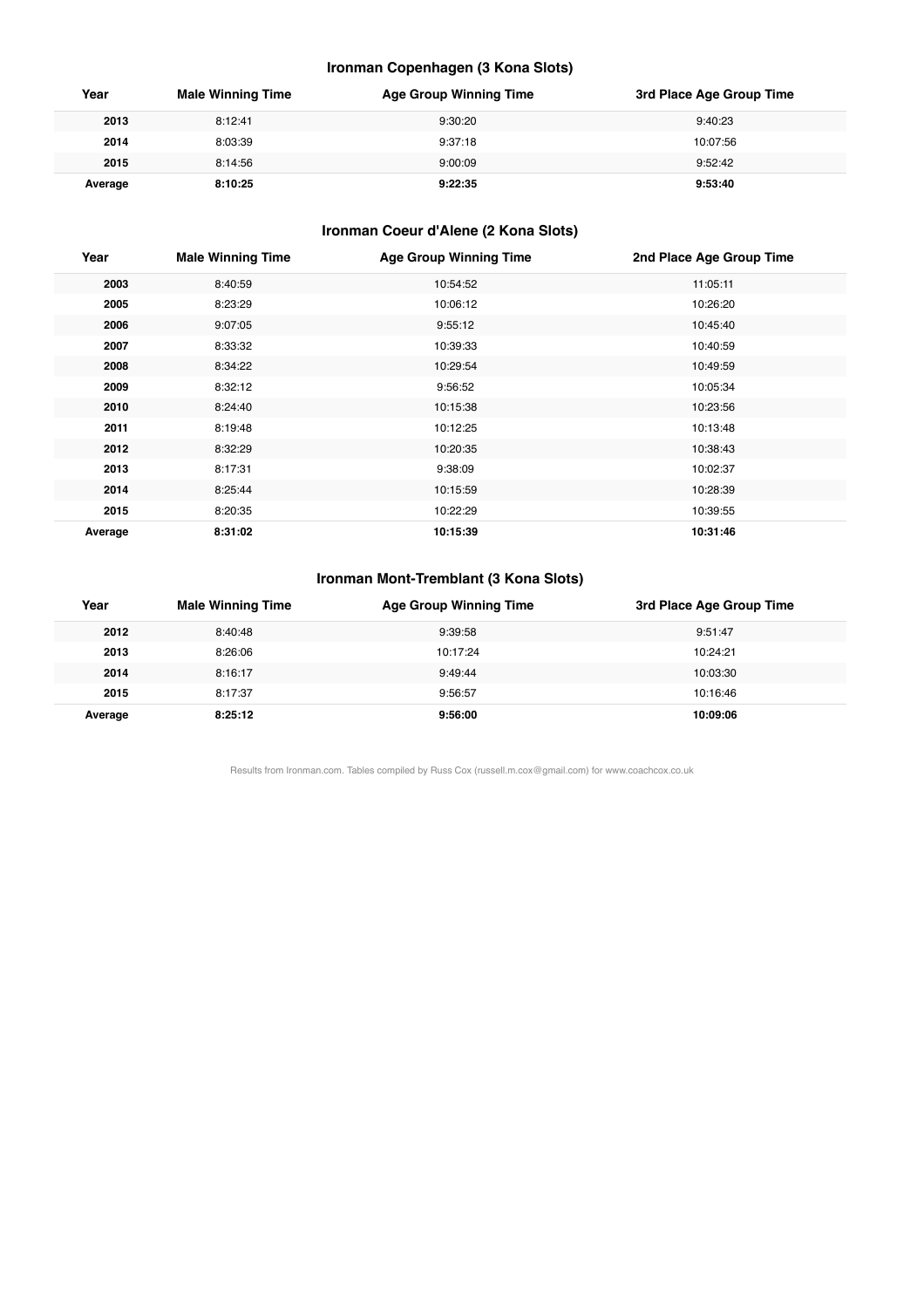## M50-54 Average Top 10 and Kona Qualifying Splits

## **Ironman Vichy Position Average Swim Average Bike Average Run Average Overall Male Winner 0:54:34 4:31:24 2:52:34 8:23:49 1st Age Grouper 1:03:46 5:04:31 3:25:05 9:40:38 2nd Age Grouper 1:06:35 5:06:59 3:41:22 10:01:02 3rd Age Grouper 1:11:59 5:09:32 3:38:14 10:06:56 4th Age Grouper 1:05:12 5:10:56 3:43:17 10:08:10** 5th Age Grouper 1:14:33 5:04:02 3:42:45 10:09:18 6th Age Grouper 1:04:28 5:20:33 3:36:44 10:10:05 7th Age Grouper 1:02:28 5:22:07 3:40:43 10:13:29 8th Age Grouper 1:01:28 5:24:34 3:41:04 10:16:26 9th Age Grouper 1:06:50 5:12:32 3:49:22 10:16:27 10th Age Grouper 1:05:46 5:10:16 3:55:51 10:19:05 **Kona Qualifier Average 1:06:53 5:07:59 3:36:59 9:59:11 Top 10 Age Grouper Average 1:06:18 5:12:36 3:41:26 10:08:09**

#### **Ironman Muskoka**

| <b>Position</b>                   | <b>Average Swim</b> | <b>Average Bike</b> | <b>Average Run</b> | <b>Average Overall</b> |
|-----------------------------------|---------------------|---------------------|--------------------|------------------------|
| <b>Male Winner</b>                | 0:59:23             | 5:06:21             | 3:07:48            | 9:19:28                |
| <b>1st Age Grouper</b>            | 0:57:31             | 5:20:01             | 3:25:29            | 9:50:46                |
| 2nd Age Grouper                   | 0:59:08             | 5:21:58             | 3:27:54            | 9:57:49                |
| 3rd Age Grouper                   | 1:00:55             | 5:11:13             | 3:46:27            | 10:06:15               |
| 4th Age Grouper                   | 1:00:34             | 5:20:33             | 3:38:23            | 10:06:54               |
| 5th Age Grouper                   | 1:10:06             | 5:23:33             | 3:43:46            | 10:24:45               |
| 6th Age Grouper                   | 1:06:37             | 5:23:16             | 3:46:25            | 10:24:46               |
| 7th Age Grouper                   | 1:22:09             | 5:14:08             | 3:40:00            | 10:30:21               |
| 8th Age Grouper                   | 0:55:28             | 5:44:05             | 3:38:24            | 10:31:00               |
| 9th Age Grouper                   | 0:59:43             | 5:40:17             | 3:43:49            | 10:31:22               |
| 10th Age Grouper                  | 1:05:45             | 5:44:02             | 3:45:40            | 10:44:48               |
| <b>Kona Qualifier Average</b>     | 0:59:32             | 5:18:26             | 3:34:33            | 10:00:26               |
| <b>Top 10 Age Grouper Average</b> | 1:03:47             | 5:26:18             | 3:39:37            | 10:18:52               |

#### **Ironman Wisconsin**

| <b>Position</b>               | <b>Average Swim</b> | <b>Average Bike</b> | <b>Average Run</b> | <b>Average Overall</b> |
|-------------------------------|---------------------|---------------------|--------------------|------------------------|
| <b>Male Winner</b>            | 0:52:46             | 4:47:32             | 3:01:25            | 8:48:13                |
| 1st Age Grouper               | 1:02:50             | 5:29:33             | 3:47:37            | 10:30:14               |
| 2nd Age Grouper               | 1:06:19             | 5:38:02             | 3:49:53            | 10:45:40               |
| 3rd Age Grouper               | 1:09:19             | 5:41:03             | 3:52:06            | 10:54:10               |
| 4th Age Grouper               | 1:11:42             | 5:37:31             | 3:58:42            | 10:59:23               |
| 5th Age Grouper               | 1:15:35             | 5:46:05             | 3:52:33            | 11:06:32               |
| 6th Age Grouper               | 1:09:18             | 5:46:44             | 4:06:51            | 11:15:12               |
| 7th Age Grouper               | 1:10:15             | 5:51:30             | 4:06:13            | 11:19:24               |
| 8th Age Grouper               | 1:10:30             | 5:50:46             | 4:10:37            | 11:24:16               |
| 9th Age Grouper               | 1:14:40             | 5:47:47             | 4:14:28            | 11:30:28               |
| 10th Age Grouper              | 1:12:52             | 5:52:49             | 4:13:54            | 11:33:16               |
| <b>Kona Qualifier Average</b> | 1:07:33             | 5:36:32             | 3:52:04            | 10:47:22               |
| Top 10 Age Grouper Average    | 1:10:20             | 5:44:11             | 4:01:17            | 11:07:51               |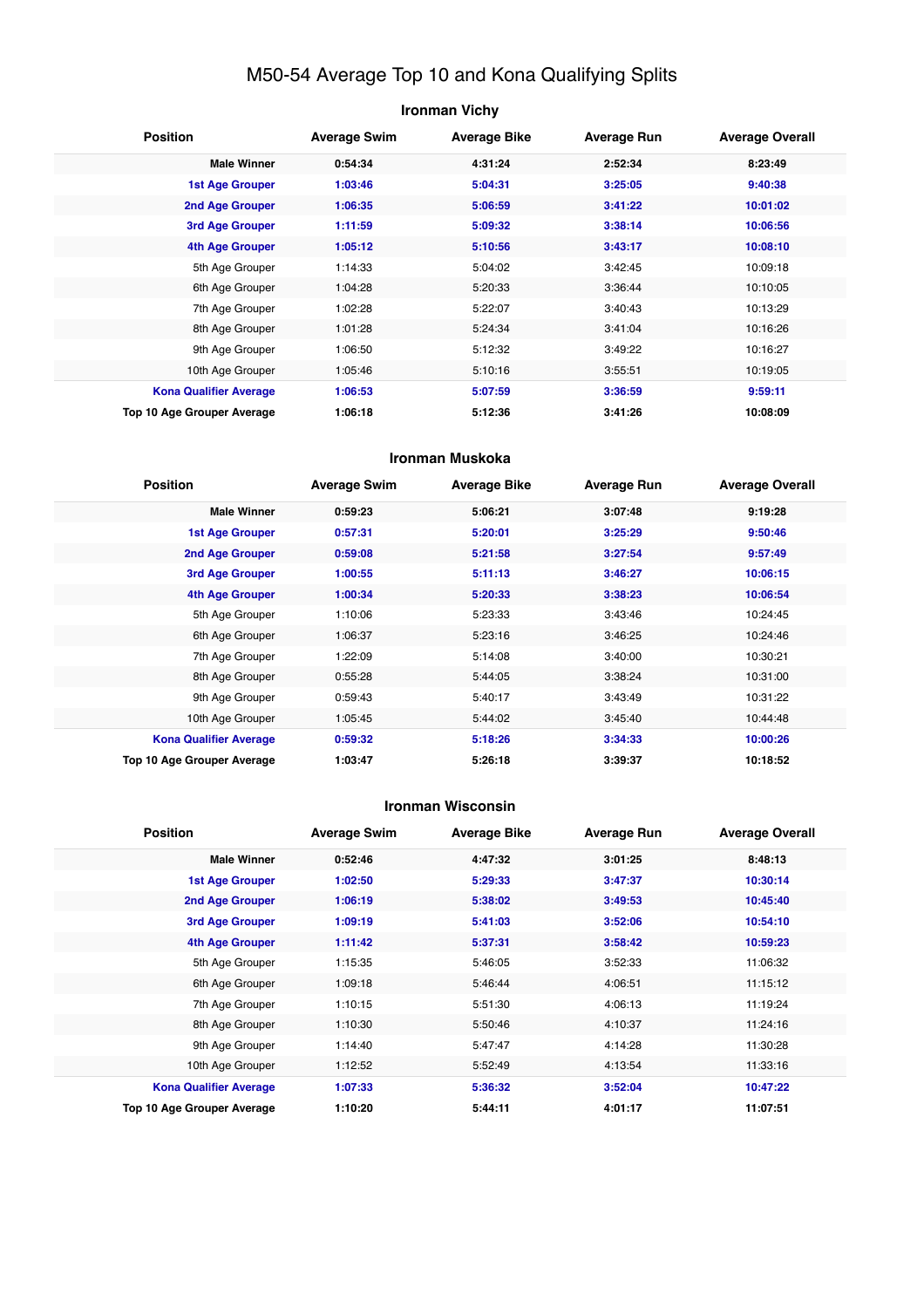## **Ironman Wales**

| <b>Position</b>               | <b>Average Swim</b> | <b>Average Bike</b> | <b>Average Run</b> | <b>Average Overall</b> |
|-------------------------------|---------------------|---------------------|--------------------|------------------------|
| <b>Male Winner</b>            | 0:49:20             | 5:08:59             | 2:56:04            | 9:02:14                |
| <b>1st Age Grouper</b>        | 1:00:49             | 5:43:59             | 3:30:02            | 10:27:15               |
| 2nd Age Grouper               | 1:08:23             | 5:50:21             | 3:36:39            | 10:49:06               |
| <b>3rd Age Grouper</b>        | 1:07:00             | 5:51:08             | 3:43:58            | 10:56:20               |
| 4th Age Grouper               | 1:06:15             | 6:01:52             | 3:49:21            | 11:12:48               |
| 5th Age Grouper               | 1:04:34             | 6:10:42             | 3:49:00            | 11:19:55               |
| 6th Age Grouper               | 1:12:27             | 6:13:01             | 3:51:28            | 11:33:03               |
| 7th Age Grouper               | 1:07:56             | 6:20:33             | 3:52:09            | 11:37:16               |
| 8th Age Grouper               | 1:08:29             | 6:25:13             | 3:53:49            | 11:43:39               |
| 9th Age Grouper               | 1:11:27             | 6:25:37             | 3:53:16            | 11:46:08               |
| 10th Age Grouper              | 1:06:58             | 6:26:27             | 4:01:11            | 11:52:33               |
| <b>Kona Qualifier Average</b> | 1:05:24             | 5:48:29             | 3:36:53            | 10:44:14               |
| Top 10 Age Grouper Average    | 1:07:26             | 6:08:53             | 3:48:05            | 11:19:48               |

#### **Ironman Lake Tahoe**

| <b>Position</b>               | <b>Average Swim</b> | <b>Average Bike</b> | <b>Average Run</b> | <b>Average Overall</b> |
|-------------------------------|---------------------|---------------------|--------------------|------------------------|
| <b>Male Winner</b>            | 0:56:06             | 5:02:47             | 3:11:51            | 9:17:18                |
| <b>1st Age Grouper</b>        | 1:01:35             | 5:43:44             | 3:52:49            | 10:50:08               |
| 2nd Age Grouper               | 1:06:44             | 5:56:25             | 3:44:04            | 11:03:11               |
| <b>3rd Age Grouper</b>        | 1:08:25             | 5:45:50             | 4:00:52            | 11:10:19               |
| <b>4th Age Grouper</b>        | 1:06:05             | 5:50:20             | 4:00:55            | 11:11:15               |
| 5th Age Grouper               | 1:04:51             | 5:57:46             | 4:02:15            | 11:18:49               |
| 6th Age Grouper               | 1:01:58             | 6:10:14             | 3:55:59            | 11:21:50               |
| 7th Age Grouper               | 1:07:18             | 5:56:08             | 4:02:28            | 11:25:27               |
| 8th Age Grouper               | 1:02:46             | 5:59:24             | 4:14:52            | 11:33:25               |
| 9th Age Grouper               | 1:07:27             | 5:57:06             | 4:18:39            | 11:35:34               |
| 10th Age Grouper              | 1:03:55             | 5:55:01             | 4:28:37            | 11:44:29               |
| <b>Kona Qualifier Average</b> | 1:05:42             | 5:49:04             | 3:54:40            | 11:03:43               |
| Top 10 Age Grouper Average    | 1:05:06             | 5:55:12             | 4:04:09            | 11:19:26               |

#### **Ironman Mallorca**

| <b>Position</b>               | <b>Average Swim</b> | <b>Average Bike</b> | <b>Average Run</b> | <b>Average Overall</b> |
|-------------------------------|---------------------|---------------------|--------------------|------------------------|
| <b>Male Winner</b>            | 0:47:41             | 4:41:48             | 2:51:33            | 8:25:42                |
| <b>1st Age Grouper</b>        | 0:58:46             | 5:13:14             | 3:31:51            | 9:50:48                |
| 2nd Age Grouper               | 0:59:05             | 5:09:58             | 3:34:49            | 9:51:57                |
| 3rd Age Grouper               | 1:06:36             | 5:18:23             | 3:24:27            | 9:56:49                |
| 4th Age Grouper               | 0:57:47             | 5:11:34             | 3:41:07            | 9:57:49                |
| 5th Age Grouper               | 1:05:49             | 5:22:09             | 3:21:23            | 10:00:11               |
| 6th Age Grouper               | 1:02:21             | 5:24:00             | 3:29:58            | 10:03:44               |
| 7th Age Grouper               | 1:02:25             | 5:24:07             | 3:31:03            | 10:05:35               |
| 8th Age Grouper               | 1:04:55             | 5:18:17             | 3:34:32            | 10:07:23               |
| 9th Age Grouper               | 1:03:43             | 5:23:15             | 3:33:43            | 10:08:13               |
| 10th Age Grouper              | 0:59:29             | 5:24:41             | 3:39:31            | 10:12:58               |
| <b>Kona Qualifier Average</b> | 1:00:34             | 5:13:17             | 3:33:03            | 9:54:20                |
| Top 10 Age Grouper Average    | 1:02:06             | 5:18:58             | 3:32:14            | 10:01:32               |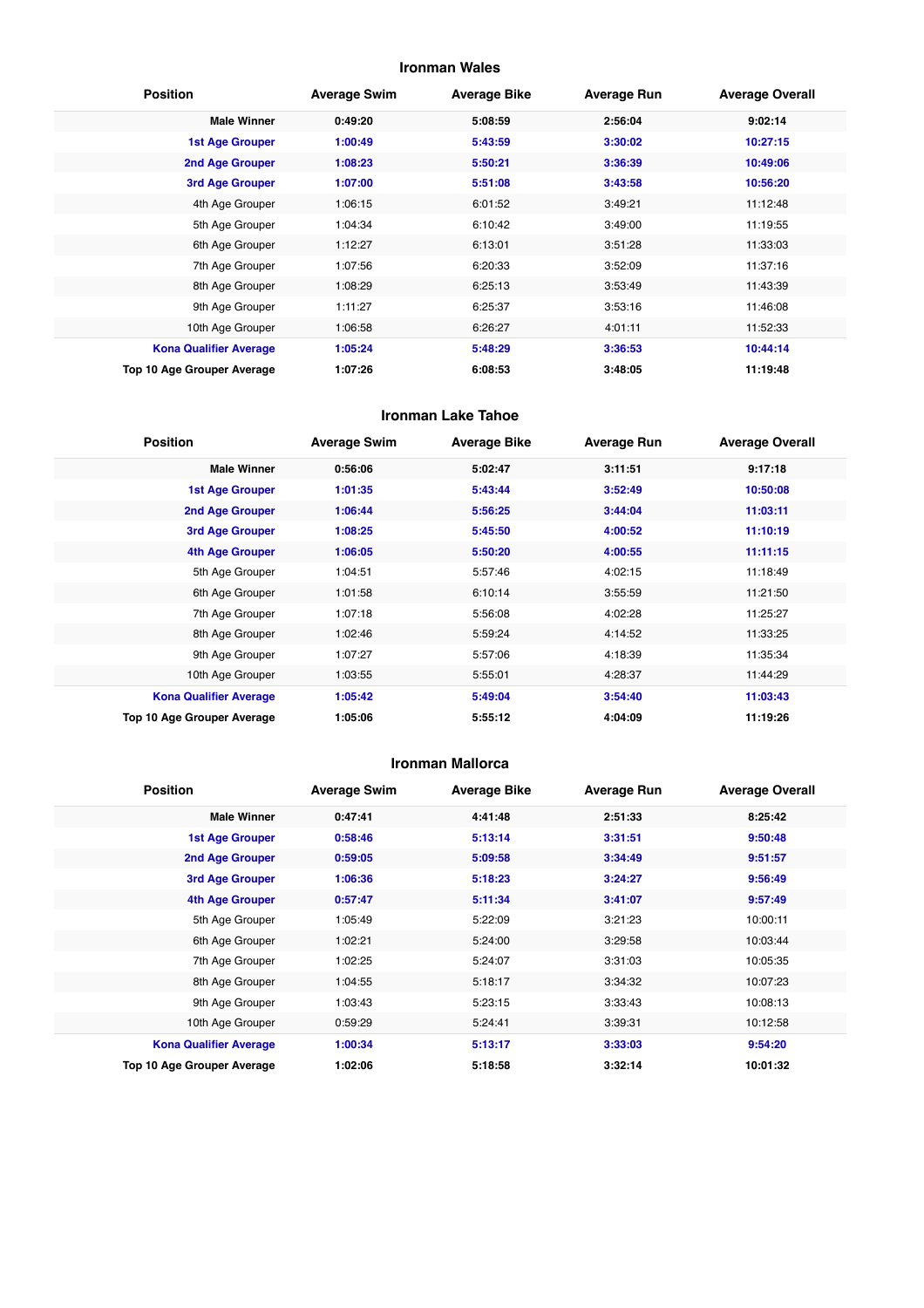## **Ironman Chattanooga**

| <b>Position</b>               | <b>Average Swim</b> | <b>Average Bike</b> | <b>Average Run</b> | <b>Average Overall</b> |
|-------------------------------|---------------------|---------------------|--------------------|------------------------|
| <b>Male Winner</b>            | 0:42:50             | 4:33:53             | 2:49:16            | 8:10:32                |
| <b>1st Age Grouper</b>        | 0:57:59             | 5:09:25             | 3:35:19            | 9:50:30                |
| 2nd Age Grouper               | 0:49:23             | 5:17:31             | 3:41:15            | 9:55:54                |
| 3rd Age Grouper               | 0:52:01             | 5:25:43             | 3:33:24            | 10:00:25               |
| 4th Age Grouper               | 0:55:18             | 5:22:53             | 3:35:02            | 10:02:41               |
| 5th Age Grouper               | 0:58:51             | 5:25:06             | 3:28:40            | 10:02:53               |
| 6th Age Grouper               | 0:53:13             | 5:30:32             | 3:38:52            | 10:10:01               |
| 7th Age Grouper               | 0:57:52             | 5:26:52             | 3:45:15            | 10:18:04               |
| 8th Age Grouper               | 0:57:13             | 5:23:06             | 3:48:24            | 10:18:30               |
| 9th Age Grouper               | 0:51:21             | 5:29:33             | 3:48:40            | 10:20:34               |
| 10th Age Grouper              | 1:00:56             | 5:30:28             | 3:48:15            | 10:28:25               |
| <b>Kona Qualifier Average</b> | 0:53:40             | 5:18:53             | 3:36:15            | 9:57:22                |
| Top 10 Age Grouper Average    | 0:55:24             | 5:24:07             | 3:40:18            | 10:08:47               |

#### **Ironman Barcelona**

| <b>Position</b>               | <b>Average Swim</b> | <b>Average Bike</b> | <b>Average Run</b> | <b>Average Overall</b> |
|-------------------------------|---------------------|---------------------|--------------------|------------------------|
| <b>Male Winner</b>            | 0:50:00             | 4:25:29             | 2:44:56            | 8:03:16                |
| <b>1st Age Grouper</b>        | 1:01:47             | 4:46:36             | 3:29:24            | 9:21:59                |
| 2nd Age Grouper               | 1:11:32             | 4:35:29             | 3:32:09            | 9:24:28                |
| 3rd Age Grouper               | 1:03:25             | 4:49:14             | 3:30:07            | 9:28:14                |
| 4th Age Grouper               | 1:02:39             | 4:48:51             | 3:39:20            | 9:35:04                |
| 5th Age Grouper               | 1:08:28             | 4:52:35             | 3:33:45            | 9:40:01                |
| 6th Age Grouper               | 1:09:22             | 4:47:13             | 3:41:32            | 9:43:07                |
| 7th Age Grouper               | 1:17:53             | 4:48:48             | 3:33:04            | 9:44:51                |
| 8th Age Grouper               | 1:08:52             | 4:54:03             | 3:36:41            | 9:45:34                |
| 9th Age Grouper               | 1:07:32             | 4:58:18             | 3:40:26            | 9:52:14                |
| 10th Age Grouper              | 1:09:21             | 5:01:47             | 3:41:36            | 9:57:11                |
| <b>Kona Qualifier Average</b> | 1:04:51             | 4:45:02             | 3:32:45            | 9:27:26                |
| Top 10 Age Grouper Average    | 1:08:05             | 4:50:17             | 3:35:48            | 9:39:16                |

## **Ironman World Championship**

| <b>Position</b>               | <b>Average Swim</b> | <b>Average Bike</b> | <b>Average Run</b> | <b>Average Overall</b> |
|-------------------------------|---------------------|---------------------|--------------------|------------------------|
| <b>Male Winner</b>            | 0:52:20             | 4:31:38             | 2:50:49            | 8:19:02                |
| <b>1st Age Grouper</b>        | 1:05:48             | 5:05:16             | 3:20:58            | 9:39:05                |
| 2nd Age Grouper               | 1:08:30             | 5:07:28             | 3:26:23            | 9:48:55                |
| 3rd Age Grouper               | 1:04:26             | 5:12:40             | 3:31:47            | 9:56:07                |
| 4th Age Grouper               | 1:07:57             | 5:10:41             | 3:36:35            | 10:02:38               |
| 5th Age Grouper               | 1:08:17             | 5:19:13             | 3:30:41            | 10:06:11               |
| 6th Age Grouper               | 1:05:38             | 5:21:28             | 3:35:52            | 10:10:54               |
| 7th Age Grouper               | 1:09:11             | 5:19:51             | 3:37:41            | 10:13:54               |
| 8th Age Grouper               | 1:10:54             | 5:21:17             | 3:38:23            | 10:17:57               |
| 9th Age Grouper               | 1:09:49             | 5:23:00             | 3:41:32            | 10:22:13               |
| 10th Age Grouper              | 1:11:54             | 5:22:09             | 3:41:40            | 10:24:15               |
| <b>Kona Qualifier Average</b> | 1:05:48             | 5:05:16             | 3:20:58            | 9:39:05                |
| Top 10 Age Grouper Average    | 1:08:14             | 5:16:18             | 3:34:09            | 10:06:13               |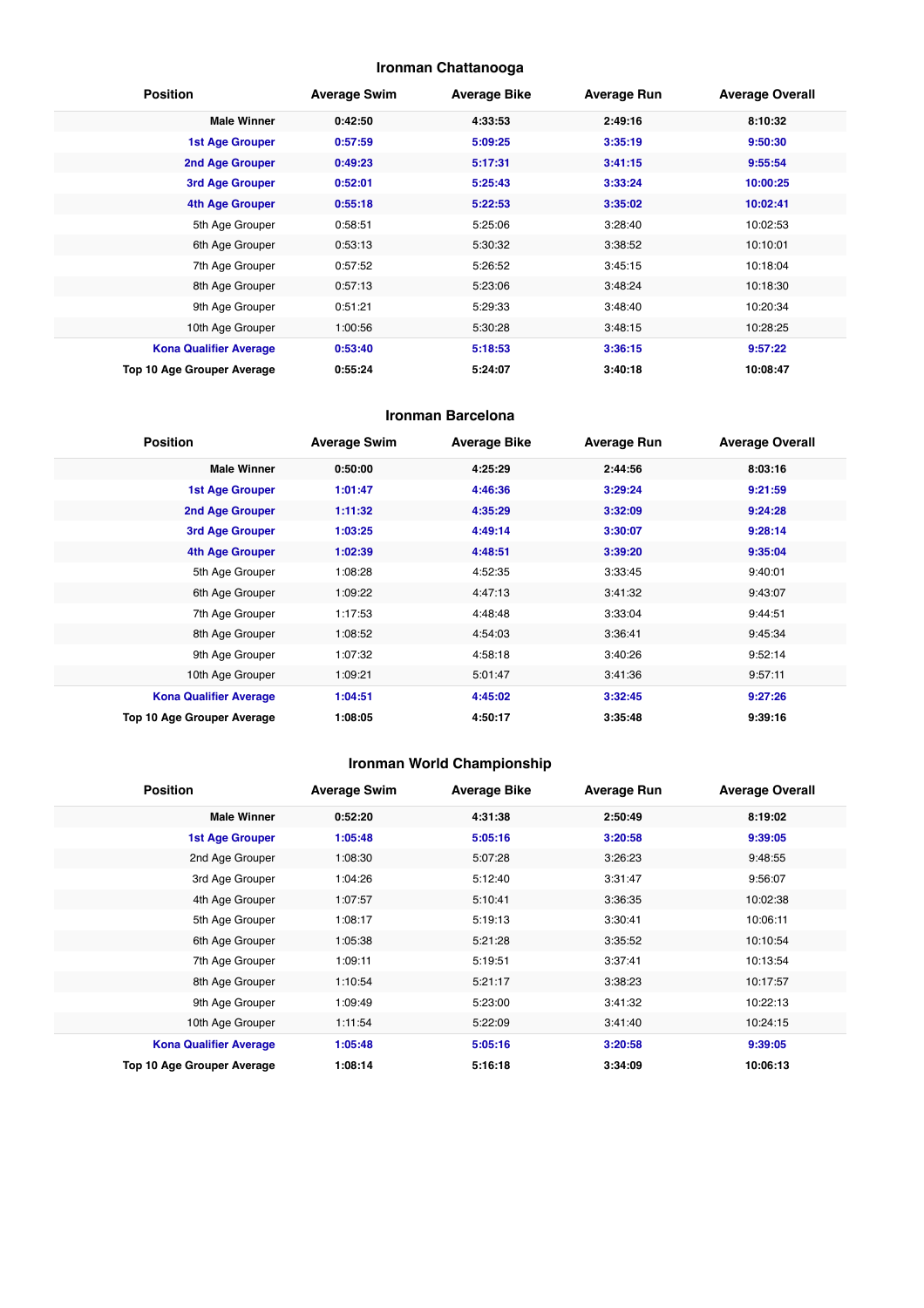## **Ironman Louisville**

| <b>Position</b>               | <b>Average Swim</b> | <b>Average Bike</b> | <b>Average Run</b> | <b>Average Overall</b> |
|-------------------------------|---------------------|---------------------|--------------------|------------------------|
| <b>Male Winner</b>            | 0:52:21             | 4:38:36             | 2:57:00            | 8:32:37                |
| <b>1st Age Grouper</b>        | 1:06:12             | 5:22:12             | 3:36:04            | 10:13:25               |
| 2nd Age Grouper               | 0:59:34             | 4:46:45             | 3:44:56            | 10:31:34               |
| <b>3rd Age Grouper</b>        | 1:07:46             | 5:31:14             | 3:47:48            | 10:37:36               |
| 4th Age Grouper               | 1:14:40             | 5:24:19             | 3:55:55            | 10:45:49               |
| 5th Age Grouper               | 1:10:59             | 5:31:52             | 3:55:13            | 10:48:46               |
| 6th Age Grouper               | 1:11:06             | 5:36:41             | 3:56:40            | 10:56:55               |
| 7th Age Grouper               | 1:12:35             | 5:36:16             | 4:01:35            | 11:03:52               |
| 8th Age Grouper               | 1:05:49             | 5:40:06             | 4:11:01            | 11:10:46               |
| 9th Age Grouper               | 1:19:45             | 5:41:13             | 4:04:55            | 11:17:29               |
| 10th Age Grouper              | 1:10:45             | 5:36:24             | 4:24:42            | 11:24:29               |
| <b>Kona Qualifier Average</b> | 1:04:31             | 5:13:24             | 3:42:56            | 10:27:32               |
| Top 10 Age Grouper Average    | 1:09:55             | 5:28:42             | 3:57:53            | 10:53:04               |

## **Ironman Maryland**

| <b>Position</b>               | <b>Average Swim</b> | <b>Average Bike</b> | <b>Average Run</b> | <b>Average Overall</b> |
|-------------------------------|---------------------|---------------------|--------------------|------------------------|
| <b>Male Winner</b>            | 0:53:10             | 4:40:10             | 3:05:37            | 8:44:50                |
| <b>1st Age Grouper</b>        | 0:58:29             | 5:04:05             | 3:20:50            | 9:31:37                |
| 2nd Age Grouper               | 1:05:41             | 5:01:06             | 3:44:00            | 10:02:56               |
| 3rd Age Grouper               | 1:03:56             | 5:11:51             | 3:40:36            | 10:05:17               |
| 4th Age Grouper               | 1:08:00             | 5:00:00             | 3:51:04            | 10:07:45               |
| 5th Age Grouper               | 0:57:40             | 5:10:00             | 3:50:11            | 10:10:07               |
| 6th Age Grouper               | 1:05:03             | 5:04:26             | 3:53:34            | 10:15:20               |
| 7th Age Grouper               | 1:03:38             | 5:29:00             | 3:41:27            | 10:26:20               |
| 8th Age Grouper               | 1:07:28             | 5:04:59             | 4:09:45            | 10:31:47               |
| 9th Age Grouper               | 1:06:46             | 5:25:08             | 3:54:12            | 10:38:20               |
| 10th Age Grouper              | 1:01:50             | 5:37:04             | 3:48:41            | 10:39:50               |
| <b>Kona Qualifier Average</b> | 1:04:01             | 5:04:15             | 3:39:07            | 9:56:54                |
| Top 10 Age Grouper Average    | 1:03:51             | 5:12:46             | 3:47:26            | 10:14:56               |

#### **Ironman Los Cabos**

| <b>Position</b>               | <b>Average Swim</b> | <b>Average Bike</b> | <b>Average Run</b> | <b>Average Overall</b> |
|-------------------------------|---------------------|---------------------|--------------------|------------------------|
| <b>Male Winner</b>            | 0:50:33             | 4:38:43             | 2:53:22            | 8:26:31                |
| <b>1st Age Grouper</b>        | 1:10:40             | 5:16:08             | 3:22:29            | 9:57:55                |
| <b>2nd Age Grouper</b>        | 0:54:22             | 5:27:43             | 3:43:01            | 10:14:22               |
| 3rd Age Grouper               | 1:02:12             | 5:38:11             | 3:38:12            | 10:26:53               |
| 4th Age Grouper               | 1:28:54             | 2:49:05             | 7:09:27            | 10:34:32               |
| 5th Age Grouper               | 0:34:02             | 2:43:45             | 7:17:19            | 10:38:50               |
| 6th Age Grouper               | 1:03:04             | 5:28:19             | 3:59:57            | 10:40:00               |
| 7th Age Grouper               | 1:08:39             | 5:52:03             | 3:43:31            | 10:52:29               |
| 8th Age Grouper               | 1:11:11             | 5:49:26             | 3:48:10            | 10:57:07               |
| 9th Age Grouper               | 1:05:21             | 5:42:37             | 4:13:01            | 11:09:37               |
| 10th Age Grouper              | 1:05:11             | 5:46:19             | 4:16:57            | 11:16:04               |
| <b>Kona Qualifier Average</b> | 1:02:31             | 5:21:56             | 3:32:45            | 10:06:08               |
| Top 10 Age Grouper Average    | 1:04:21             | 5:03:21             | 4:31:12            | 10:40:47               |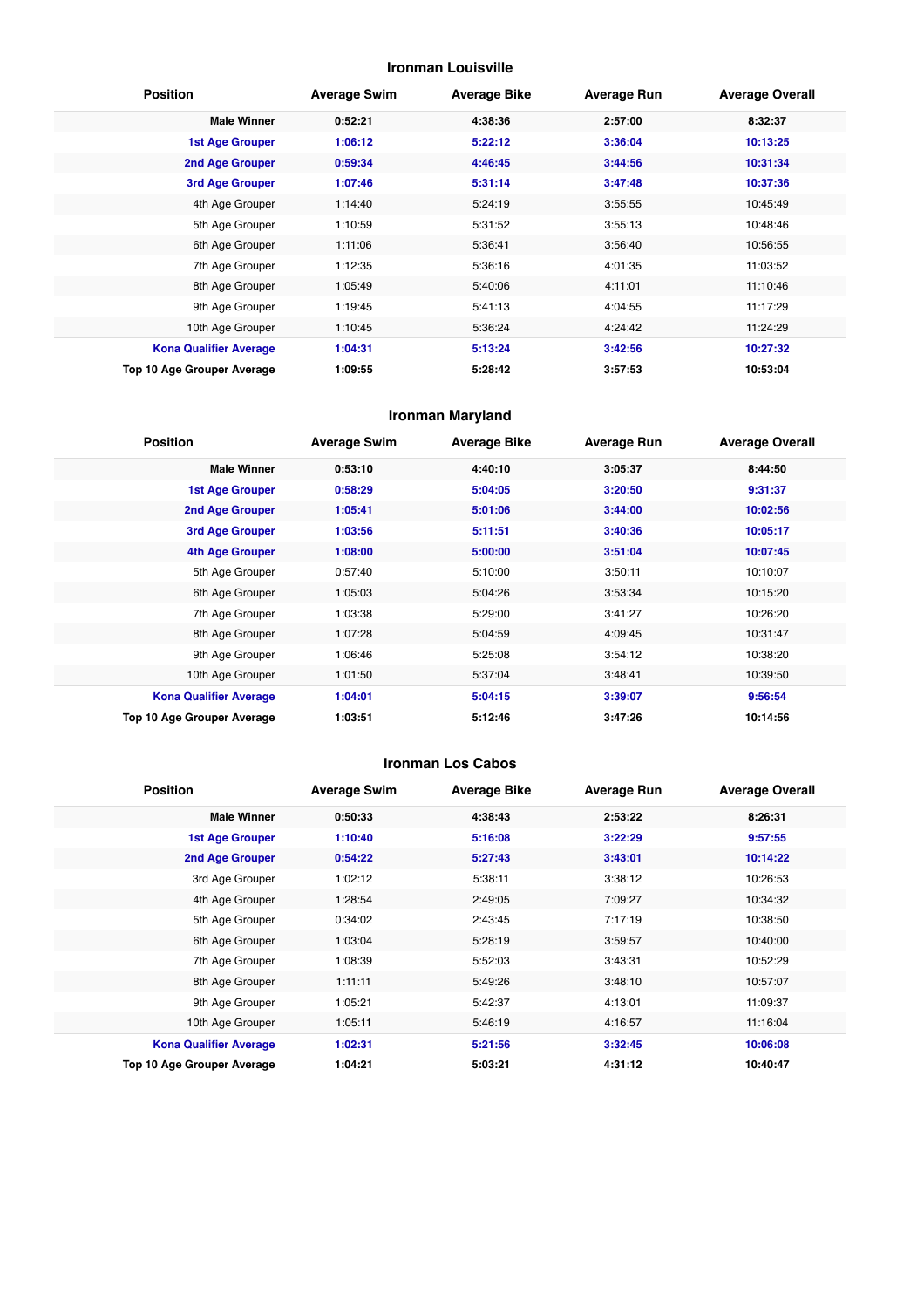## **Ironman Florida**

| <b>Position</b>               | <b>Average Swim</b> | <b>Average Bike</b> | <b>Average Run</b> | <b>Average Overall</b> |
|-------------------------------|---------------------|---------------------|--------------------|------------------------|
| <b>Male Winner</b>            | 0:51:09             | 4:27:24             | 2:54:25            | 8:12:58                |
| <b>1st Age Grouper</b>        | 0:55:24             | 4:55:29             | 3:23:38            | 9:22:49                |
| 2nd Age Grouper               | 0:59:56             | 5:03:59             | 3:33:05            | 9:45:38                |
| 3rd Age Grouper               | 0:59:43             | 5:04:29             | 3:38:37            | 9:51:43                |
| 4th Age Grouper               | 1:00:06             | 5:03:21             | 3:48:27            | 10:00:59               |
| 5th Age Grouper               | 1:00:29             | 5:10:23             | 3:47:04            | 10:07:17               |
| 6th Age Grouper               | 1:00:19             | 5:14:34             | 3:46:04            | 10:10:22               |
| 7th Age Grouper               | 1:02:01             | 5:15:57             | 3:49:36            | 10:16:49               |
| 8th Age Grouper               | 0:59:26             | 5:22:53             | 3:47:50            | 10:19:51               |
| 9th Age Grouper               | 1:02:43             | 5:20:12             | 3:49:56            | 10:25:23               |
| 10th Age Grouper              | 1:02:44             | 5:19:48             | 3:57:59            | 10:30:13               |
| <b>Kona Qualifier Average</b> | 0:58:21             | 5:01:19             | 3:31:46            | 9:40:03                |
| Top 10 Age Grouper Average    | 1:00:17             | 5:11:07             | 3:44:13            | 10:05:06               |

#### **Ironman Fortaleza**

| <b>Position</b>               | <b>Average Swim</b> | <b>Average Bike</b> | <b>Average Run</b> | <b>Average Overall</b> |
|-------------------------------|---------------------|---------------------|--------------------|------------------------|
| <b>Male Winner</b>            | 0:52:20             | 4:32:09             | 3:02:22            | 8:30:15                |
| <b>1st Age Grouper</b>        | 1:17:37             | 5:27:50             | 3:57:09            | 10:48:21               |
| 2nd Age Grouper               | 1:07:44             | 5:28:39             | 3:58:50            | 10:51:46               |
| 3rd Age Grouper               | 1:05:17             | 5:23:48             | 4:18:59            | 10:57:42               |
| 4th Age Grouper               | 1:26:23             | 5:37:39             | 3:54:54            | 11:06:41               |
| 5th Age Grouper               | 1:03:56             | 5:19:35             | 4:48:25            | 11:24:00               |
| 6th Age Grouper               | 1:20:00             | 5:25:00             | 4:45:13            | 11:38:52               |
| 7th Age Grouper               | 1:17:13             | 5:26:24             | 4:49:45            | 11:42:47               |
| 8th Age Grouper               | 1:07:22             | 5:38:28             | 4:57:40            | 11:54:47               |
| 9th Age Grouper               | 1:30:27             | 5:43:55             | 4:33:48            | 11:56:27               |
| 10th Age Grouper              | 1:20:33             | 5:35:11             | 4:52:56            | 11:59:05               |
| <b>Kona Qualifier Average</b> | 1:10:12             | 5:26:45             | 4:04:59            | 10:52:36               |
| Top 10 Age Grouper Average    | 1:15:39             | 5:30:38             | 4:29:45            | 11:26:02               |

## **Ironman Malaysia**

| <b>Position</b>               | <b>Average Swim</b> | <b>Average Bike</b> | <b>Average Run</b> | <b>Average Overall</b> |
|-------------------------------|---------------------|---------------------|--------------------|------------------------|
| <b>Male Winner</b>            | 0:49:49             | 4:40:31             | 3:05:37            | 8:41:53                |
| <b>1st Age Grouper</b>        | 1:13:18             | 5:17:53             | 3:51:52            | 10:30:00               |
| 2nd Age Grouper               | 1:11:32             | 5:31:25             | 3:43:22            | 10:39:12               |
| 3rd Age Grouper               | 1:13:01             | 5:32:25             | 3:54:44            | 10:50:35               |
| 4th Age Grouper               | 1:17:34             | 5:39:57             | 4:07:19            | 11:14:57               |
| 5th Age Grouper               | 1:08:49             | 5:29:38             | 4:30:56            | 11:17:35               |
| 6th Age Grouper               | 1:08:30             | 5:54:28             | 4:07:28            | 11:18:48               |
| 7th Age Grouper               | 1:20:51             | 5:59:46             | 3:55:34            | 11:26:09               |
| 8th Age Grouper               | 1:04:01             | 5:45:23             | 4:30:13            | 11:29:55               |
| 9th Age Grouper               | 1:14:11             | 5:38:12             | 4:27:27            | 11:30:18               |
| 10th Age Grouper              | 1:22:06             | 5:53:22             | 4:06:05            | 11:32:03               |
| <b>Kona Qualifier Average</b> | 1:12:25             | 5:24:39             | 3:47:37            | 10:34:36               |
| Top 10 Age Grouper Average    | 1:13:23             | 5:40:14             | 4:07:30            | 11:10:57               |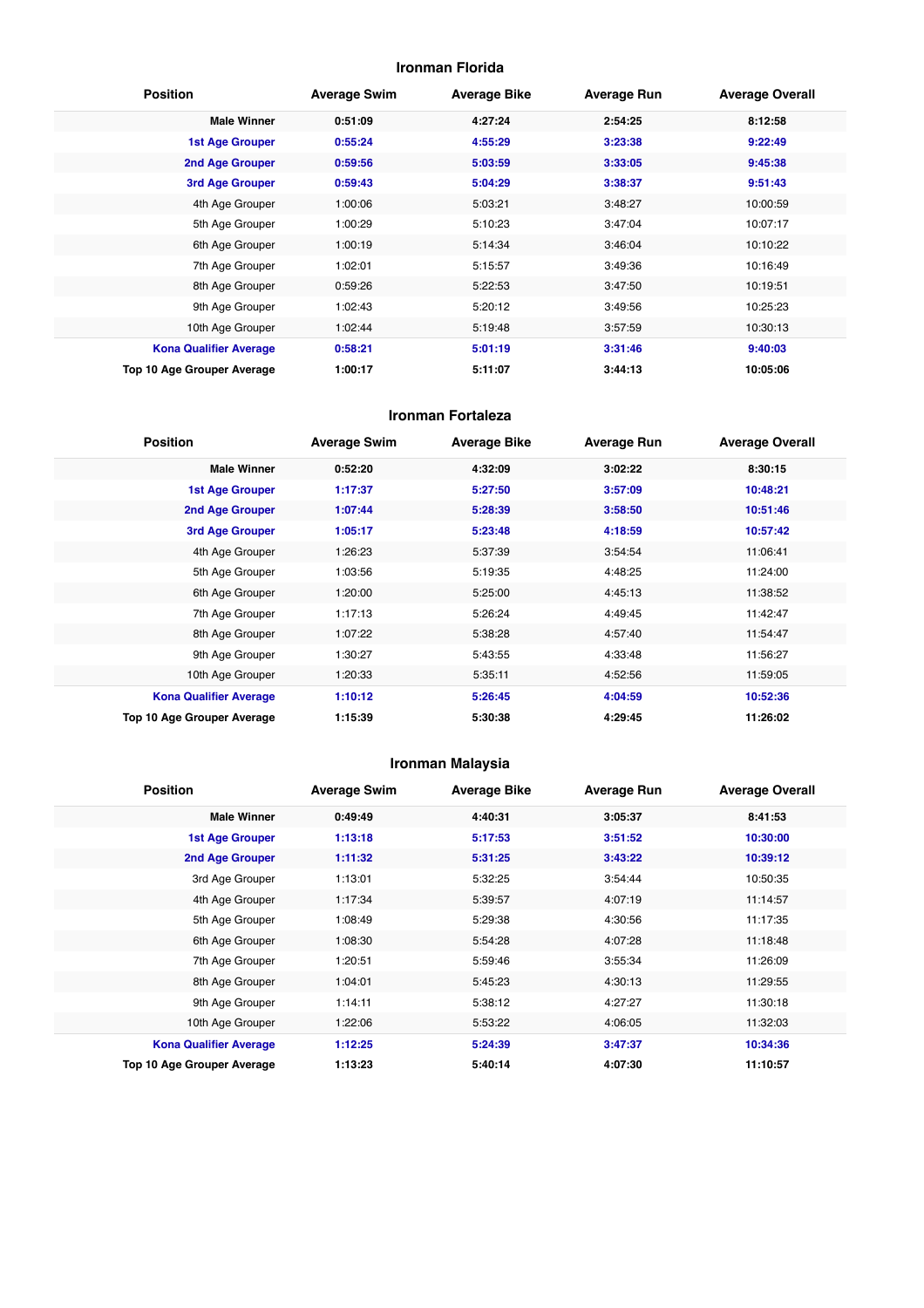#### **Ironman Arizona**

| <b>Position</b>               | <b>Average Swim</b> | <b>Average Bike</b> | <b>Average Run</b> | <b>Average Overall</b> |
|-------------------------------|---------------------|---------------------|--------------------|------------------------|
| <b>Male Winner</b>            | 0:50:41             | 4:29:35             | 2:49:35            | 8:13:52                |
| <b>1st Age Grouper</b>        | 1:03:33             | 5:10:45             | 3:36:14            | 9:57:25                |
| 2nd Age Grouper               | 1:06:11             | 5:15:59             | 3:43:02            | 10:13:50               |
| 3rd Age Grouper               | 1:05:38             | 5:10:37             | 3:56:02            | 10:20:32               |
| 4th Age Grouper               | 1:05:16             | 5:22:46             | 3:54:03            | 10:30:36               |
| 5th Age Grouper               | 1:08:57             | 5:27:58             | 3:48:38            | 10:35:30               |
| 6th Age Grouper               | 1:11:08             | 5:19:37             | 4:03:35            | 10:43:30               |
| 7th Age Grouper               | 1:04:14             | 5:27:36             | 4:07:51            | 10:48:22               |
| 8th Age Grouper               | 1:06:11             | 5:30:47             | 4:13:33            | 11:00:19               |
| 9th Age Grouper               | 1:07:51             | 5:32:46             | 4:09:51            | 11:00:28               |
| 10th Age Grouper              | 1:06:49             | 5:35:09             | 4:13:26            | 11:05:35               |
| <b>Kona Qualifier Average</b> | 1:05:14             | 5:11:51             | 3:44:51            | 10:10:01               |
| Top 10 Age Grouper Average    | 1:06:32             | 5:23:05             | 3:59:59            | 10:38:36               |

#### **Ironman Cozumel**

| <b>Position</b>               | <b>Average Swim</b> | <b>Average Bike</b> | <b>Average Run</b> | <b>Average Overall</b> |
|-------------------------------|---------------------|---------------------|--------------------|------------------------|
| <b>Male Winner</b>            | 0:49:06             | 4:38:56             | 2:53:19            | 8:12:56                |
| <b>1st Age Grouper</b>        | 0:59:10             | 5:13:29             | 3:31:39            | 9:49:51                |
| 2nd Age Grouper               | 0:59:01             | 5:13:03             | 4:45:49            | 10:00:32               |
| 3rd Age Grouper               | 1:01:21             | 5:19:59             | 3:50:46            | 10:18:52               |
| 4th Age Grouper               | 0:53:00             | 5:25:08             | 3:54:28            | 10:27:27               |
| 5th Age Grouper               | 1:02:34             | 5:27:09             | 3:58:21            | 10:35:50               |
| 6th Age Grouper               | 1:08:33             | 5:29:11             | 4:01:17            | 10:46:50               |
| 7th Age Grouper               | 1:03:16             | 5:37:41             | 4:06:10            | 10:55:51               |
| 8th Age Grouper               | 1:05:14             | 5:43:44             | 4:02:08            | 10:59:14               |
| 9th Age Grouper               | 1:08:24             | 5:39:29             | 4:14:59            | 11:10:24               |
| 10th Age Grouper              | 1:06:07             | 5:55:41             | 4:04:36            | 11:15:57               |
| <b>Kona Qualifier Average</b> | 0:59:06             | 5:13:16             | 4:08:44            | 9:55:12                |
| Top 10 Age Grouper Average    | 1:02:40             | 5:30:27             | 4:03:01            | 10:38:05               |

#### **Ironman Western Australia**

| <b>Position</b>               | <b>Average Swim</b> | <b>Average Bike</b> | <b>Average Run</b> | <b>Average Overall</b> |
|-------------------------------|---------------------|---------------------|--------------------|------------------------|
| <b>Male Winner</b>            | 0:49:56             | 4:31:17             | 2:50:16            | 8:13:36                |
| <b>1st Age Grouper</b>        | 1:01:34             | 5:02:26             | 3:27:51            | 9:35:13                |
| 2nd Age Grouper               | 1:09:13             | 5:10:56             | 3:38:51            | 10:03:16               |
| 3rd Age Grouper               | 1:08:40             | 5:18:20             | 3:43:56            | 10:15:07               |
| 4th Age Grouper               | 1:05:13             | 5:15:16             | 3:57:26            | 10:22:33               |
| 5th Age Grouper               | 1:04:59             | 5:19:40             | 4:00:22            | 10:30:38               |
| 6th Age Grouper               | 1:11:17             | 5:24:43             | 3:58:57            | 10:39:38               |
| 7th Age Grouper               | 1:09:03             | 5:26:33             | 4:03:27            | 10:43:55               |
| 8th Age Grouper               | 1:05:24             | 5:31:50             | 4:07:12            | 10:50:29               |
| 9th Age Grouper               | 1:09:25             | 5:29:42             | 4:12:32            | 10:56:51               |
| 10th Age Grouper              | 1:09:29             | 5:35:40             | 4:16:01            | 11:05:26               |
| <b>Kona Qualifier Average</b> | 1:06:29             | 5:10:34             | 3:36:53            | 9:57:52                |
| Top 10 Age Grouper Average    | 1:07:26             | 5:21:31             | 3:56:40            | 10:30:19               |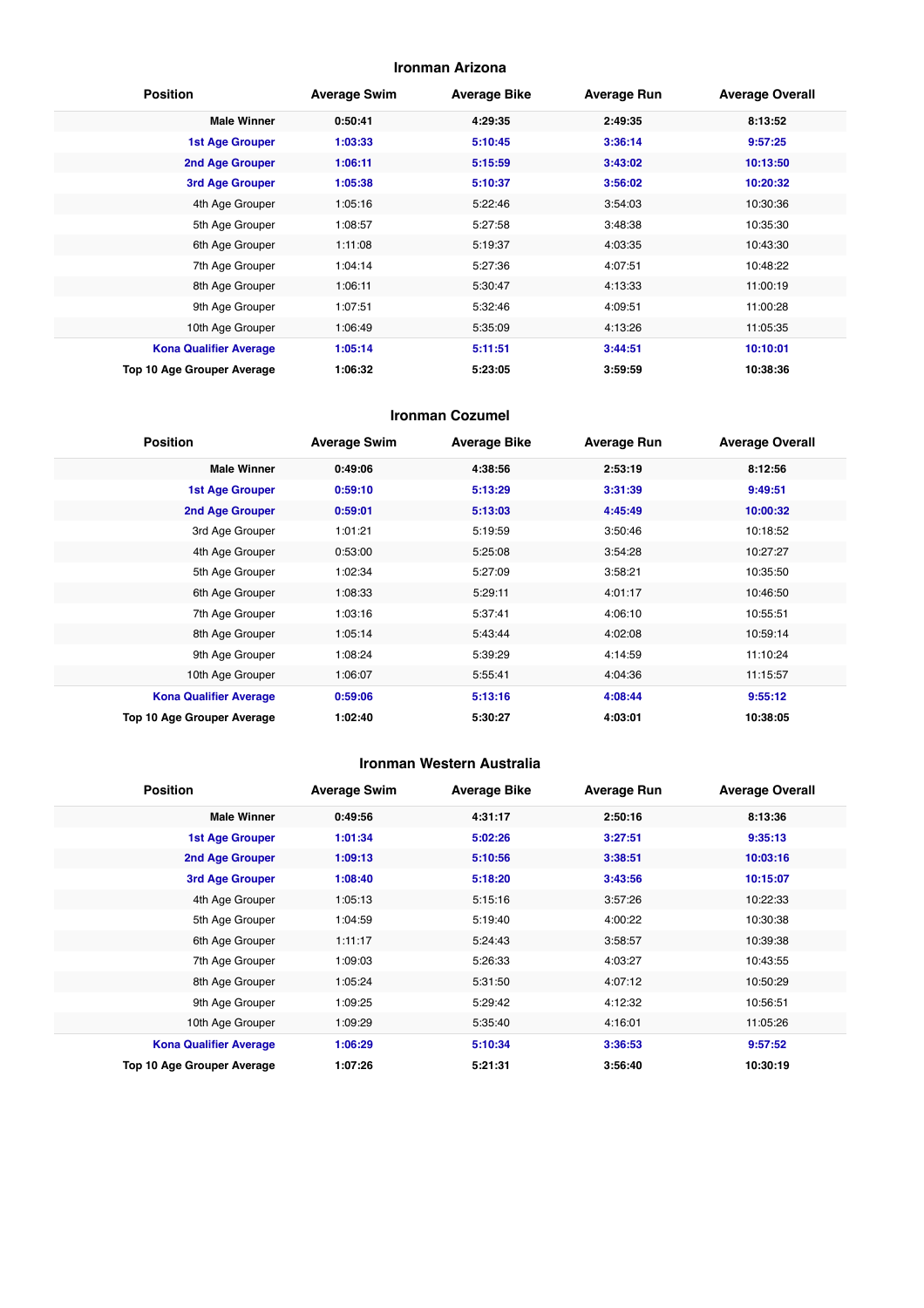## **Ironman New Zealand**

| <b>Position</b>               | <b>Average Swim</b> | <b>Average Bike</b> | <b>Average Run</b> | <b>Average Overall</b> |
|-------------------------------|---------------------|---------------------|--------------------|------------------------|
| <b>Male Winner</b>            | 0:48:04             | 4:41:22             | 2:48:44            | 8:22:46                |
| <b>1st Age Grouper</b>        | 0:57:58             | 5:18:59             | 3:38:06            | 10:03:26               |
| 2nd Age Grouper               | 0:59:30             | 5:21:24             | 3:42:48            | 10:11:51               |
| <b>3rd Age Grouper</b>        | 1:05:00             | 5:28:13             | 3:43:58            | 10:26:14               |
| 4th Age Grouper               | 1:03:58             | 5:35:59             | 3:51:53            | 10:40:23               |
| 5th Age Grouper               | 1:04:59             | 5:34:18             | 3:56:20            | 10:45:05               |
| 6th Age Grouper               | 1:06:30             | 5:39:12             | 3:54:20            | 10:50:21               |
| 7th Age Grouper               | 1:05:27             | 5:38:14             | 4:01:13            | 10:55:04               |
| 8th Age Grouper               | 1:06:03             | 5:39:10             | 4:05:08            | 10:59:31               |
| 9th Age Grouper               | 1:07:16             | 5:44:28             | 4:00:08            | 11:02:45               |
| 10th Age Grouper              | 1:07:42             | 5:42:08             | 4:10:08            | 11:09:55               |
| <b>Kona Qualifier Average</b> | 1:00:49             | 5:22:52             | 3:41:37            | 10:13:50               |
| Top 10 Age Grouper Average    | 1:04:26             | 5:34:12             | 3:54:24            | 10:42:28               |

#### **Ironman Melbourne**

| <b>Position</b>               | <b>Average Swim</b> | <b>Average Bike</b> | <b>Average Run</b> | <b>Average Overall</b> |
|-------------------------------|---------------------|---------------------|--------------------|------------------------|
| <b>Male Winner</b>            | 0:48:36             | 4:25:06             | 2:43:51            | 8:01:05                |
| <b>1st Age Grouper</b>        | 0:58:09             | 4:49:40             | 3:16:52            | 9:10:27                |
| 2nd Age Grouper               | 0:55:17             | 4:52:33             | 3:23:16            | 9:16:40                |
| <b>3rd Age Grouper</b>        | 1:02:11             | 4:56:43             | 3:18:20            | 9:23:51                |
| 4th Age Grouper               | 0:56:59             | 4:54:56             | 3:34:47            | 9:32:33                |
| <b>5th Age Grouper</b>        | 0:59:48             | 5:03:37             | 3:35:23            | 9:45:31                |
| 6th Age Grouper               | 1:08:21             | 5:04:34             | 3:32:26            | 9:53:14                |
| 7th Age Grouper               | 1:00:47             | 5:04:52             | 3:40:49            | 9:54:40                |
| 8th Age Grouper               | 1:02:22             | 5:03:04             | 3:42:58            | 9:56:28                |
| 9th Age Grouper               | 1:06:24             | 5:07:11             | 3:37:07            | 9:58:38                |
| 10th Age Grouper              | 0:57:40             | 4:57:40             | 3:59:14            | 10:00:45               |
| <b>Kona Qualifier Average</b> | 0:58:29             | 4:55:30             | 3:25:44            | 9:25:48                |
| Top 10 Age Grouper Average    | 1:00:48             | 4:59:29             | 3:34:07            | 9:41:16                |

#### **Ironman South Africa**

| <b>Position</b>               | <b>Average Swim</b> | <b>Average Bike</b> | <b>Average Run</b> | <b>Average Overall</b> |
|-------------------------------|---------------------|---------------------|--------------------|------------------------|
| <b>Male Winner</b>            | 0:51:32             | 4:33:27             | 2:51:49            | 8:20:46                |
| 1st Age Grouper               | 1:07:45             | 5:22:20             | 3:35:05            | 10:11:46               |
| 2nd Age Grouper               | 1:08:43             | 5:24:39             | 3:45:40            | 10:26:44               |
| 3rd Age Grouper               | 1:12:41             | 5:31:37             | 3:46:27            | 10:38:15               |
| 4th Age Grouper               | 1:09:44             | 5:35:59             | 3:52:33            | 10:44:44               |
| 5th Age Grouper               | 1:13:53             | 5:32:35             | 3:56:23            | 10:51:06               |
| 6th Age Grouper               | 1:16:10             | 5:39:40             | 3:51:54            | 10:56:43               |
| 7th Age Grouper               | 1:10:04             | 5:42:52             | 4:00:59            | 11:02:55               |
| 8th Age Grouper               | 1:12:12             | 5:43:04             | 4:03:21            | 11:08:48               |
| 9th Age Grouper               | 1:08:17             | 5:42:21             | 4:18:06            | 11:17:08               |
| 10th Age Grouper              | 1:13:21             | 5:50:22             | 4:09:51            | 11:22:06               |
| <b>Kona Qualifier Average</b> | 1:10:33             | 5:29:26             | 3:47:14            | 10:34:31               |
| Top 10 Age Grouper Average    | 1:11:17             | 5:36:33             | 3:56:02            | 10:52:01               |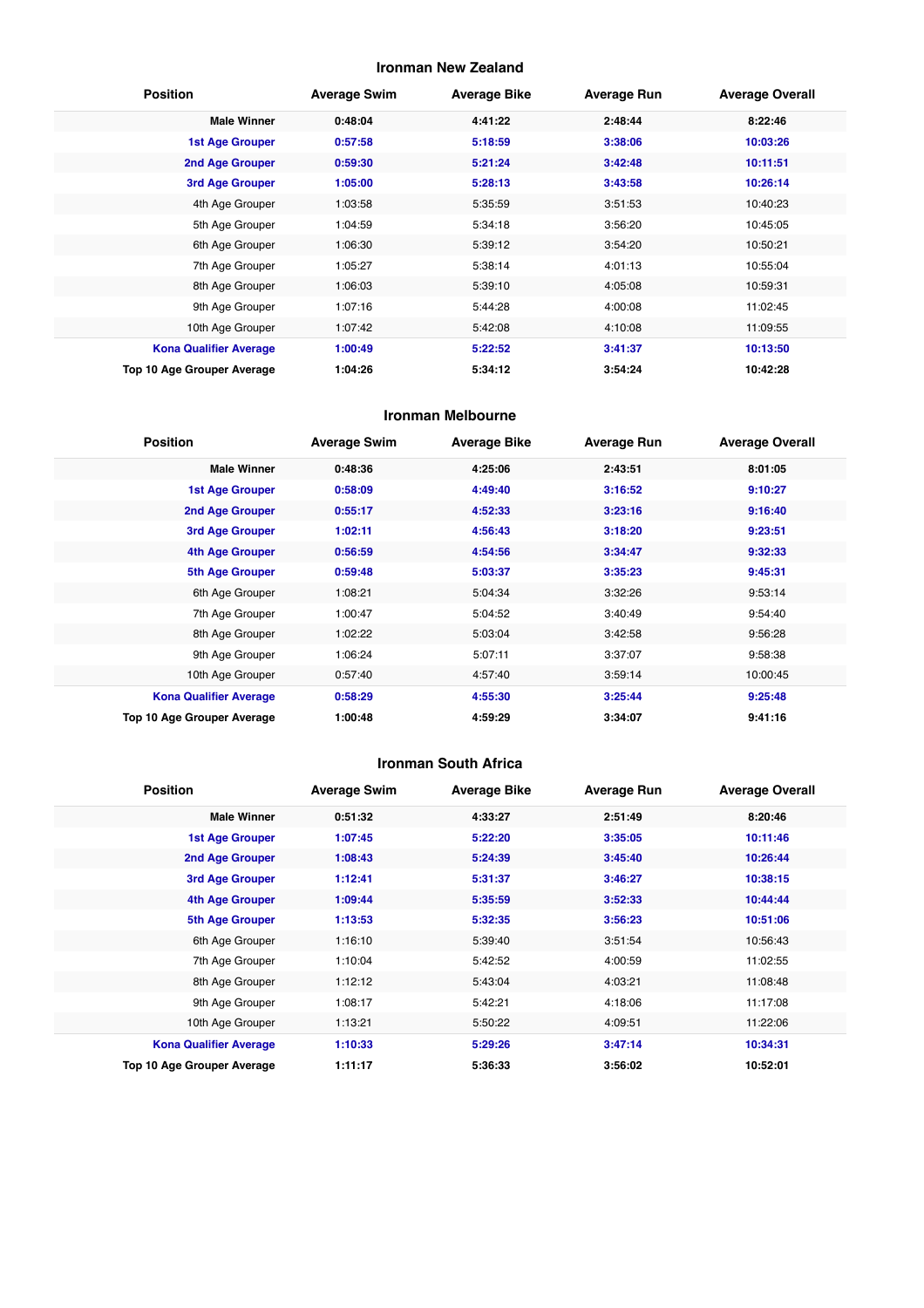#### **Ironman Australia**

| <b>Position</b>               | <b>Average Swim</b> | <b>Average Bike</b> | <b>Average Run</b> | <b>Average Overall</b> |
|-------------------------------|---------------------|---------------------|--------------------|------------------------|
| <b>Male Winner</b>            | 0:47:37             | 4:43:01             | 2:54:15            | 8:27:01                |
| <b>1st Age Grouper</b>        | 0:58:30             | 5:19:58             | 3:33:39            | 9:55:21                |
| 2nd Age Grouper               | 1:00:40             | 4:53:50             | 4:12:00            | 10:04:36               |
| 3rd Age Grouper               | 1:01:56             | 5:26:04             | 3:42:52            | 10:15:26               |
| 4th Age Grouper               | 1:02:49             | 5:28:09             | 3:46:57            | 10:22:42               |
| 5th Age Grouper               | 1:02:55             | 5:32:30             | 3:51:34            | 10:31:41               |
| 6th Age Grouper               | 1:03:09             | 5:35:28             | 3:53:21            | 10:36:26               |
| 7th Age Grouper               | 1:00:36             | 5:00:39             | 4:43:08            | 10:42:48               |
| 8th Age Grouper               | 1:04:20             | 5:36:05             | 4:02:20            | 10:47:32               |
| 9th Age Grouper               | 1:02:55             | 5:40:27             | 4:03:35            | 10:51:23               |
| 10th Age Grouper              | 1:03:49             | 5:38:17             | 4:06:40            | 10:53:43               |
| <b>Kona Qualifier Average</b> | 1:00:22             | 5:13:17             | 3:49:31            | 10:05:08               |
| Top 10 Age Grouper Average    | 1:02:10             | 5:25:09             | 3:59:37            | 10:30:10               |

#### **Ironman Texas**

| <b>Position</b>                   | <b>Average Swim</b> | <b>Average Bike</b> | <b>Average Run</b> | <b>Average Overall</b> |
|-----------------------------------|---------------------|---------------------|--------------------|------------------------|
| <b>Male Winner</b>                | 0:52:11             | 4:25:50             | 2:49:28            | 8:12:10                |
| <b>1st Age Grouper</b>            | 1:02:26             | 5:07:05             | 3:36:27            | 9:54:30                |
| 2nd Age Grouper                   | 1:05:52             | 5:01:38             | 3:44:38            | 10:00:21               |
| 3rd Age Grouper                   | 1:11:52             | 5:04:42             | 3:47:50            | 10:12:35               |
| 4th Age Grouper                   | 1:07:25             | 5:18:22             | 3:55:11            | 10:30:59               |
| 5th Age Grouper                   | 1:16:48             | 5:09:35             | 3:56:56            | 10:34:01               |
| <b>6th Age Grouper</b>            | 1:18:40             | 5:16:16             | 3:55:16            | 10:40:44               |
| 7th Age Grouper                   | 1:14:06             | 5:18:26             | 3:57:58            | 10:42:48               |
| 8th Age Grouper                   | 1:18:03             | 5:17:49             | 4:02:20            | 10:48:37               |
| 9th Age Grouper                   | 1:11:18             | 5:19:29             | 4:11:25            | 10:51:33               |
| 10th Age Grouper                  | 1:14:21             | 5:23:10             | 4:09:51            | 10:58:33               |
| <b>Kona Qualifier Average</b>     | 1:10:30             | 5:09:36             | 3:49:23            | 10:18:52               |
| <b>Top 10 Age Grouper Average</b> | 1:12:05             | 5:13:39             | 3:55:47            | 10:31:28               |

#### **Ironman Lanzarote**

| <b>Position</b>               | <b>Average Swim</b> | <b>Average Bike</b> | <b>Average Run</b> | <b>Average Overall</b> |
|-------------------------------|---------------------|---------------------|--------------------|------------------------|
| <b>Male Winner</b>            | 0:49:28             | 4:57:52             | 2:53:31            | 8:46:42                |
| <b>1st Age Grouper</b>        | 1:00:02             | 5:35:44             | 3:31:01            | 10:15:58               |
| <b>2nd Age Grouper</b>        | 1:02:00             | 5:39:27             | 3:40:22            | 10:31:08               |
| 3rd Age Grouper               | 1:07:29             | 5:53:44             | 3:30:31            | 10:41:29               |
| 4th Age Grouper               | 1:05:28             | 5:54:47             | 3:40:08            | 10:51:05               |
| 5th Age Grouper               | 1:09:53             | 5:59:35             | 3:36:50            | 10:57:35               |
| 6th Age Grouper               | 1:03:10             | 6:07:27             | 3:43:00            | 11:04:02               |
| 7th Age Grouper               | 1:08:14             | 5:59:22             | 3:52:25            | 11:11:54               |
| 8th Age Grouper               | 1:08:08             | 6:03:15             | 3:50:47            | 11:14:07               |
| 9th Age Grouper               | 1:08:07             | 6:06:31             | 3:54:21            | 11:20:25               |
| 10th Age Grouper              | 1:11:23             | 6:06:10             | 3:59:35            | 11:28:23               |
| <b>Kona Qualifier Average</b> | 1:03:10             | 5:42:58             | 3:33:58            | 10:29:32               |
| Top 10 Age Grouper Average    | 1:06:23             | 5:56:36             | 3:43:54            | 10:57:36               |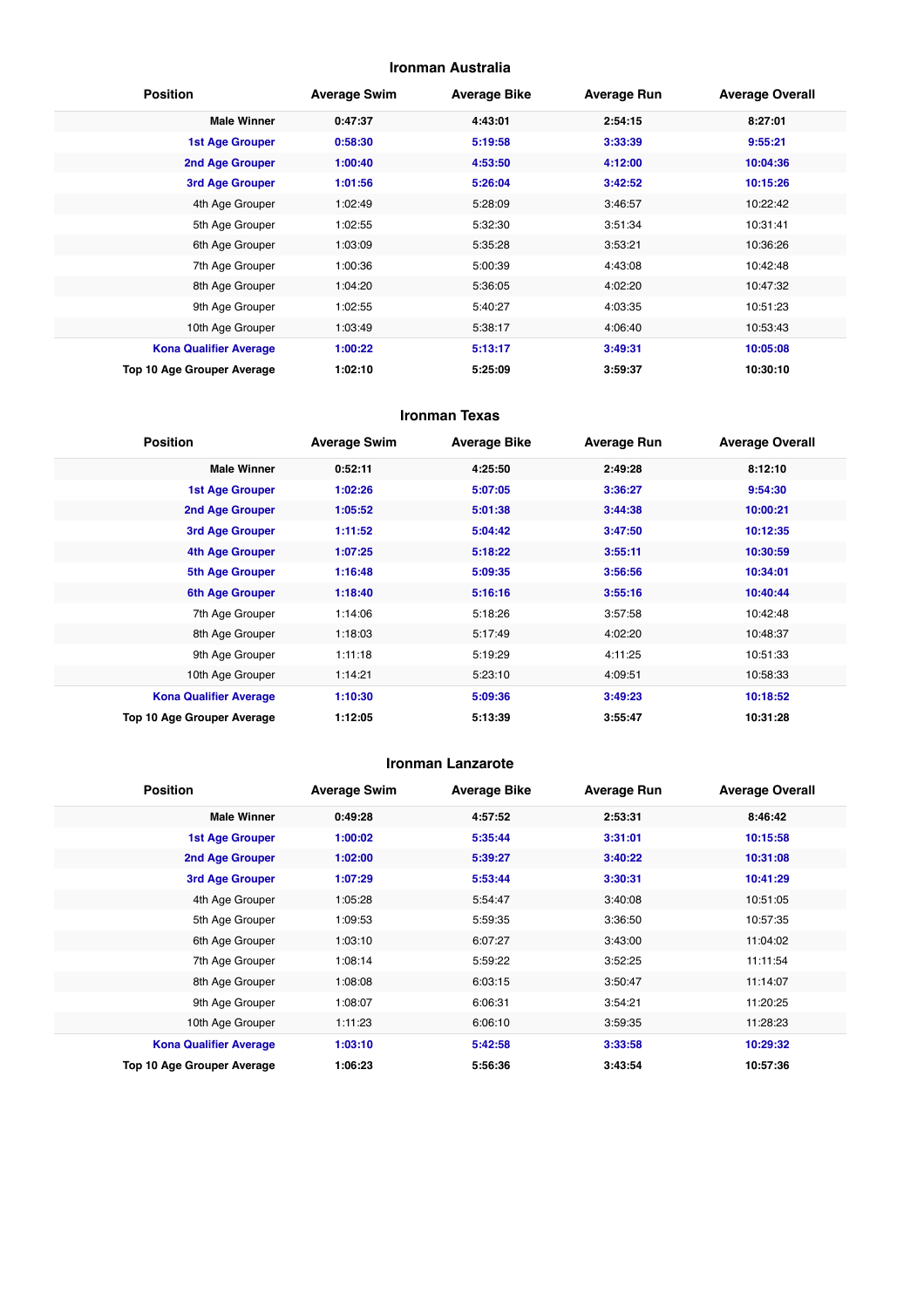## **Ironman Brazil**

| <b>Position</b>               | <b>Average Swim</b> | <b>Average Bike</b> | <b>Average Run</b> | <b>Average Overall</b> |
|-------------------------------|---------------------|---------------------|--------------------|------------------------|
| <b>Male Winner</b>            | 0:49:05             | 4:25:58             | 2:54:46            | 8:36:37                |
| <b>1st Age Grouper</b>        | 0:56:41             | 4:46:42             | 3:15:33            | 10:22:51               |
| 2nd Age Grouper               | 1:05:47             | 4:42:04             | 3:22:32            | 10:29:26               |
| 3rd Age Grouper               | 0:58:08             | 4:18:55             | 4:04:36            | 10:41:03               |
| 4th Age Grouper               | 1:05:14             | 4:54:30             | 3:33:16            | 10:52:19               |
| <b>5th Age Grouper</b>        | 1:09:03             | 4:57:45             | 3:36:13            | 11:01:14               |
| 6th Age Grouper               | 1:11:50             | 5:00:53             | 3:32:10            | 11:04:19               |
| 7th Age Grouper               | 1:12:24             | 5:03:13             | 3:36:00            | 11:11:44               |
| 8th Age Grouper               | 1:10:58             | 5:00:10             | 3:43:14            | 11:15:47               |
| 9th Age Grouper               | 1:11:32             | 5:03:05             | 3:45:46            | 11:20:31               |
| 10th Age Grouper              | 1:11:35             | 5:14:13             | 3:41:49            | 11:29:25               |
| <b>Kona Qualifier Average</b> | 1:02:59             | 4:43:59             | 3:34:26            | 10:41:22               |
| Top 10 Age Grouper Average    | 1:07:19             | 4:54:09             | 3:37:07            | 10:58:52               |

#### **Ironman France**

| <b>Position</b>               | <b>Average Swim</b> | <b>Average Bike</b> | <b>Average Run</b> | <b>Average Overall</b> |
|-------------------------------|---------------------|---------------------|--------------------|------------------------|
| <b>Male Winner</b>            | 0:50:18             | 4:46:51             | 2:48:07            | 8:30:38                |
| <b>1st Age Grouper</b>        | 0:56:20             | 5:32:47             | 3:10:36            | 9:56:08                |
| 2nd Age Grouper               | 1:05:38             | 5:35:37             | 3:33:07            | 10:17:34               |
| 3rd Age Grouper               | 1:05:20             | 5:36:16             | 3:34:58            | 10:26:34               |
| 4th Age Grouper               | 1:05:30             | 5:36:44             | 3:39:14            | 10:32:20               |
| 5th Age Grouper               | 1:06:29             | 5:38:57             | 3:42:11            | 10:38:04               |
| 6th Age Grouper               | 1:06:56             | 5:43:12             | 3:41:39            | 10:43:11               |
| 7th Age Grouper               | 1:07:56             | 5:39:49             | 3:50:52            | 10:48:35               |
| 8th Age Grouper               | 1:07:21             | 5:44:07             | 3:50:08            | 10:52:50               |
| 9th Age Grouper               | 1:08:19             | 5:41:50             | 3:55:14            | 10:56:19               |
| 10th Age Grouper              | 1:06:20             | 5:53:49             | 3:49:20            | 11:01:24               |
| <b>Kona Qualifier Average</b> | 1:02:26             | 5:34:53             | 3:26:14            | 10:13:25               |
| Top 10 Age Grouper Average    | 1:05:37             | 5:40:19             | 3:40:44            | 10:37:18               |

#### **Ironman Cairns**

| <b>Position</b>               | <b>Average Swim</b> | <b>Average Bike</b> | <b>Average Run</b> | <b>Average Overall</b> |
|-------------------------------|---------------------|---------------------|--------------------|------------------------|
| <b>Male Winner</b>            | 0:50:04             | 4:30:34             | 2:53:07            | 8:17:45                |
| <b>1st Age Grouper</b>        | 1:00:20             | 5:00:46             | 3:31:12            | 9:37:48                |
| 2nd Age Grouper               | 1:06:51             | 5:11:35             | 3:29:30            | 9:55:37                |
| 3rd Age Grouper               | 1:07:34             | 5:22:42             | 3:22:11            | 10:00:40               |
| 4th Age Grouper               | 1:07:52             | 5:12:27             | 3:41:24            | 10:08:27               |
| 5th Age Grouper               | 1:09:53             | 5:19:49             | 3:50:11            | 10:28:30               |
| 6th Age Grouper               | 1:05:26             | 5:29:10             | 3:51:35            | 10:34:07               |
| 7th Age Grouper               | 1:12:19             | 5:21:44             | 3:56:19            | 10:39:54               |
| 8th Age Grouper               | 1:08:08             | 5:31:03             | 4:00:28            | 10:50:01               |
| 9th Age Grouper               | 1:09:29             | 5:36:24             | 3:57:43            | 10:52:10               |
| 10th Age Grouper              | 1:09:22             | 5:24:17             | 4:12:58            | 10:55:58               |
| <b>Kona Qualifier Average</b> | 1:04:55             | 5:11:41             | 3:27:37            | 9:51:21                |
| Top 10 Age Grouper Average    | 1:07:43             | 5:21:00             | 3:47:21            | 10:24:19               |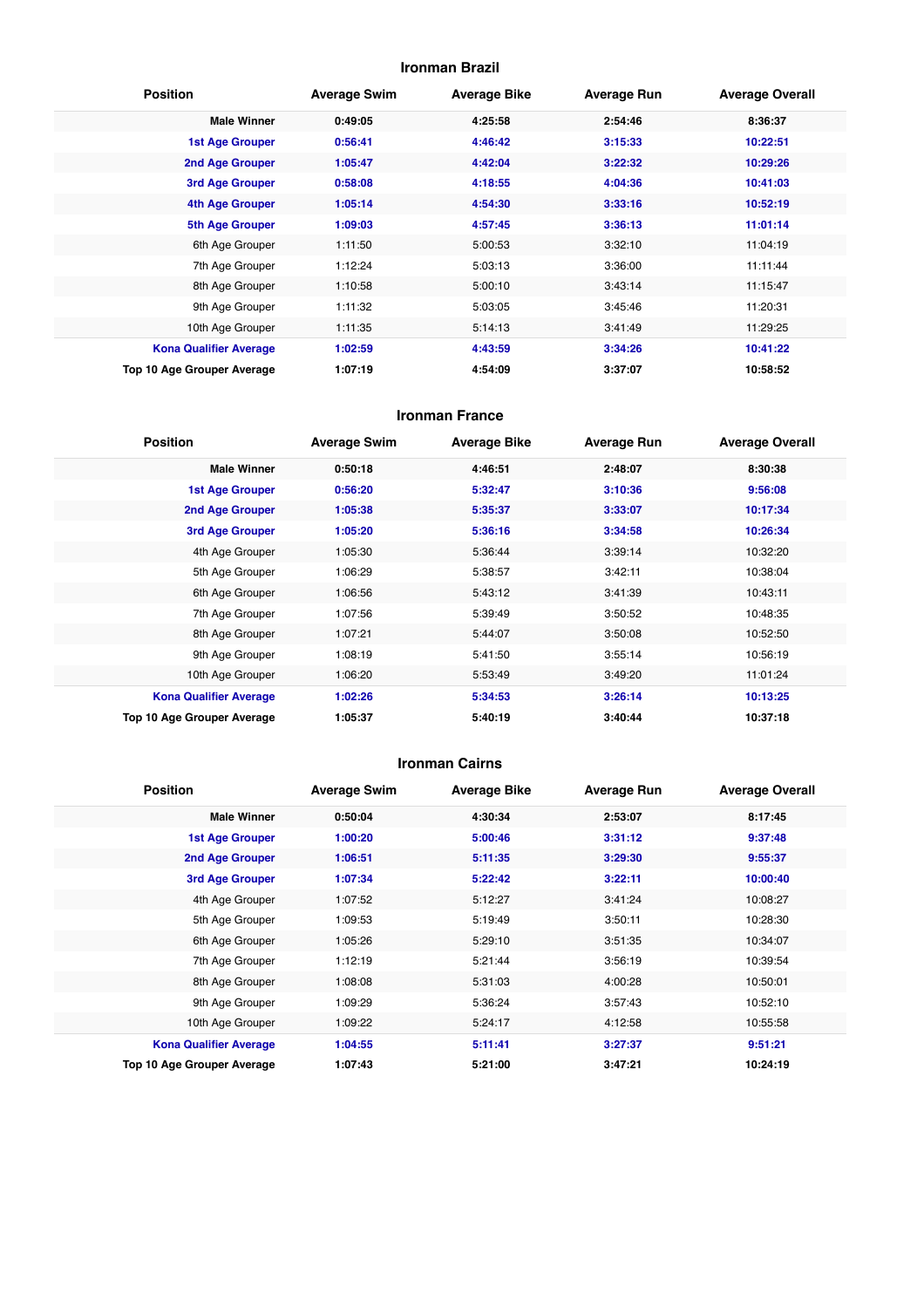## **Ironman Austria**

| <b>Position</b>               | <b>Average Swim</b> | <b>Average Bike</b> | <b>Average Run</b> | <b>Average Overall</b> |
|-------------------------------|---------------------|---------------------|--------------------|------------------------|
| <b>Male Winner</b>            | 0:47:35             | 4:22:02             | 2:46:46            | 8:00:21                |
| <b>1st Age Grouper</b>        | 1:08:23             | 5:00:24             | 3:20:58            | 9:36:58                |
| 2nd Age Grouper               | 1:03:02             | 5:01:30             | 3:36:01            | 9:48:44                |
| 3rd Age Grouper               | 1:05:44             | 5:10:06             | 3:31:14            | 9:54:27                |
| 4th Age Grouper               | 1:11:51             | 5:20:04             | 3:17:35            | 10:01:26               |
| 5th Age Grouper               | 1:10:01             | 5:07:43             | 3:39:50            | 10:05:52               |
| 6th Age Grouper               | 1:11:17             | 5:10:29             | 3:42:17            | 10:13:02               |
| 7th Age Grouper               | 1:07:49             | 5:12:59             | 3:44:42            | 10:15:43               |
| 8th Age Grouper               | 1:10:31             | 5:14:24             | 4:19:55            | 10:18:20               |
| 9th Age Grouper               | 1:14:15             | 5:09:41             | 3:46:00            | 10:20:18               |
| 10th Age Grouper              | 1:09:54             | 5:18:52             | 4:22:39            | 10:22:05               |
| <b>Kona Qualifier Average</b> | 1:05:43             | 5:04:00             | 3:29:24            | 9:46:43                |
| Top 10 Age Grouper Average    | 1:09:17             | 5:10:37             | 3:44:07            | 10:05:41               |

#### **Ironman Frankfurt**

| <b>Position</b>               | <b>Average Swim</b> | <b>Average Bike</b> | <b>Average Run</b> | <b>Average Overall</b> |
|-------------------------------|---------------------|---------------------|--------------------|------------------------|
| <b>Male Winner</b>            | 0:47:34             | 4:23:50             | 2:50:18            | 8:05:14                |
| <b>1st Age Grouper</b>        | 1:01:32             | 4:36:38             | 4:24:24            | 9:37:17                |
| 2nd Age Grouper               | 1:03:38             | 5:05:35             | 3:16:43            | 9:50:34                |
| 3rd Age Grouper               | 1:04:45             | 5:09:45             | 3:44:31            | 9:55:48                |
| 4th Age Grouper               | 1:01:06             | 5:10:56             | 3:53:36            | 9:59:45                |
| 5th Age Grouper               | 1:06:11             | 5:11:45             | 3:48:53            | 10:03:01               |
| <b>6th Age Grouper</b>        | 1:04:09             | 4:44:46             | 3:25:38            | 10:06:46               |
| <b>7th Age Grouper</b>        | 1:06:06             | 5:12:51             | 3:57:07            | 10:11:12               |
| 8th Age Grouper               | 1:08:29             | 5:12:50             | 3:43:05            | 10:15:18               |
| 9th Age Grouper               | 1:02:43             | 5:19:10             | 3:32:07            | 10:20:19               |
| 10th Age Grouper              | 1:11:41             | 5:15:58             | 3:27:27            | 10:22:52               |
| <b>Kona Qualifier Average</b> | 1:03:55             | 5:01:45             | 3:47:16            | 9:57:46                |
| Top 10 Age Grouper Average    | 1:05:02             | 5:06:01             | 3:43:21            | 10:04:17               |

#### **Ironman UK**

| <b>Position</b>               | <b>Average Swim</b> | <b>Average Bike</b> | <b>Average Run</b> | <b>Average Overall</b> |
|-------------------------------|---------------------|---------------------|--------------------|------------------------|
| <b>Male Winner</b>            | 0:47:06             | 4:58:56             | 2:53:37            | 8:43:35                |
| 1st Age Grouper               | 1:04:28             | 5:47:39             | 3:35:27            | 10:36:17               |
| 2nd Age Grouper               | 1:06:01             | 5:55:02             | 3:44:03            | 10:53:37               |
| 3rd Age Grouper               | 1:09:01             | 6:01:11             | 3:43:49            | 11:02:34               |
| 4th Age Grouper               | 1:09:49             | 6:05:37             | 3:46:27            | 11:11:55               |
| 5th Age Grouper               | 1:12:29             | 6:10:24             | 3:48:17            | 11:21:32               |
| 6th Age Grouper               | 1:07:45             | 6:13:36             | 3:53:42            | 11:25:40               |
| 7th Age Grouper               | 1:10:12             | 6:07:35             | 4:03:55            | 11:32:36               |
| 8th Age Grouper               | 1:10:00             | 6:05:25             | 4:09:56            | 11:36:12               |
| 9th Age Grouper               | 1:12:49             | 6:14:28             | 4:01:45            | 11:41:44               |
| 10th Age Grouper              | 1:14:12             | 6:24:50             | 3:59:38            | 11:49:28               |
| <b>Kona Qualifier Average</b> | 1:06:30             | 5:54:37             | 3:41:07            | 10:50:49               |
| Top 10 Age Grouper Average    | 1:09:41             | 6:06:35             | 3:52:42            | 11:19:09               |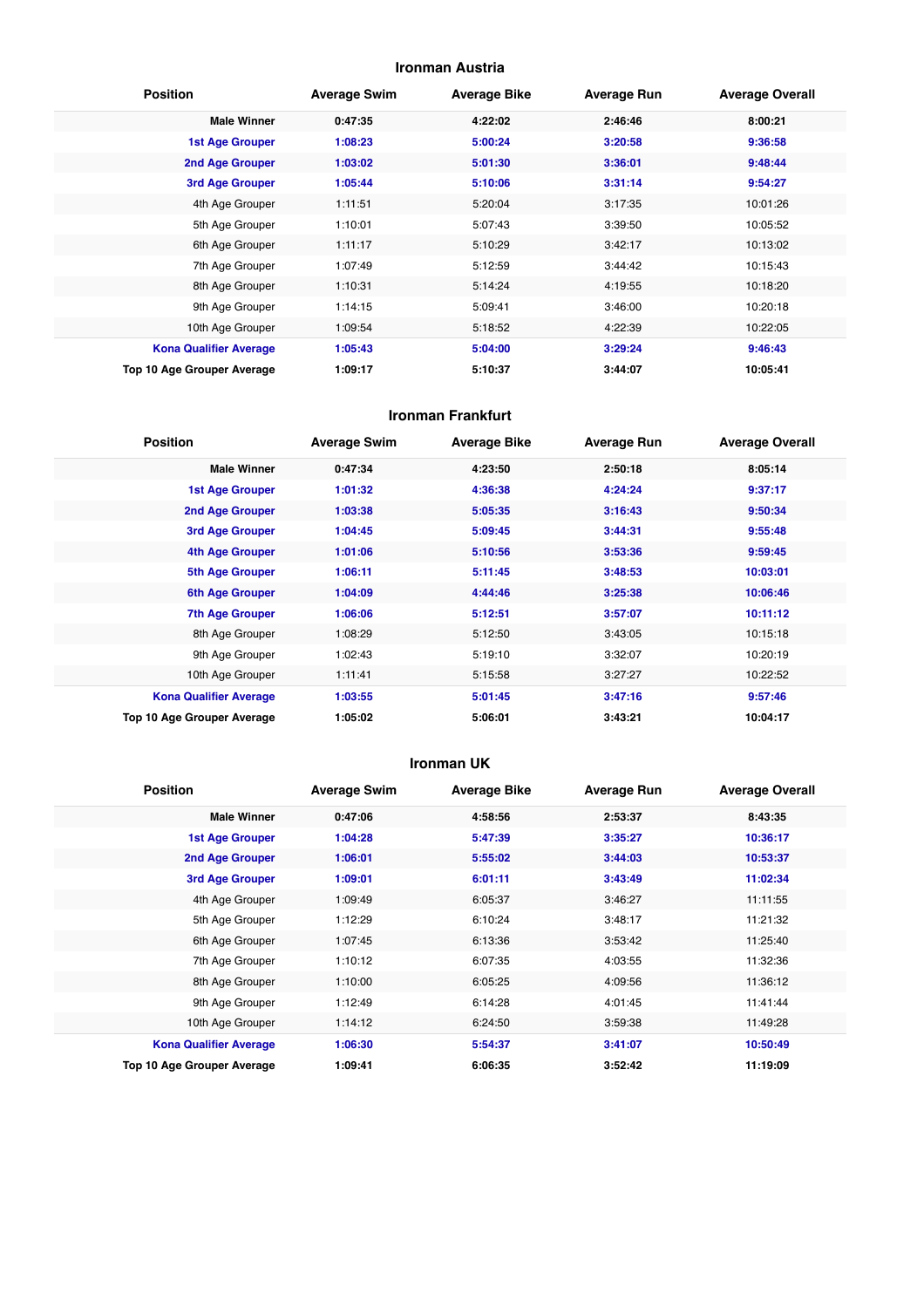## **Ironman Lake Placid**

| <b>Position</b>               | <b>Average Swim</b> | <b>Average Bike</b> | <b>Average Run</b> | <b>Average Overall</b> |
|-------------------------------|---------------------|---------------------|--------------------|------------------------|
| <b>Male Winner</b>            | 0:50:43             | 4:50:15             | 2:57:23            | 8:43:34                |
| <b>1st Age Grouper</b>        | 0:57:13             | 5:34:14             | 3:38:55            | 10:22:25               |
| 2nd Age Grouper               | 1:02:25             | 5:36:29             | 3:43:32            | 10:33:40               |
| 3rd Age Grouper               | 1:01:35             | 5:39:08             | 3:46:26            | 10:39:41               |
| 4th Age Grouper               | 1:03:39             | 5:37:51             | 3:51:03            | 10:46:08               |
| 5th Age Grouper               | 1:03:56             | 5:45:45             | 3:50:28            | 10:53:05               |
| 6th Age Grouper               | 1:00:05             | 5:48:38             | 3:57:19            | 10:58:45               |
| 7th Age Grouper               | 1:03:12             | 5:47:32             | 3:57:28            | 11:02:36               |
| 8th Age Grouper               | 1:04:10             | 5:50:43             | 3:57:32            | 11:06:16               |
| 9th Age Grouper               | 1:04:00             | 5:50:11             | 4:02:52            | 11:10:05               |
| 10th Age Grouper              | 1:04:32             | 5:54:01             | 4:02:20            | 11:14:46               |
| <b>Kona Qualifier Average</b> | 1:00:24             | 5:36:37             | 3:42:57            | 10:31:55               |
| Top 10 Age Grouper Average    | 1:02:29             | 5:44:27             | 3:52:47            | 10:52:45               |

#### **Ironman Switzerland**

| <b>Position</b>               | <b>Average Swim</b> | <b>Average Bike</b> | <b>Average Run</b> | <b>Average Overall</b> |
|-------------------------------|---------------------|---------------------|--------------------|------------------------|
| <b>Male Winner</b>            | 0:53:56             | 4:32:06             | 2:53:03            | 8:21:35                |
| <b>1st Age Grouper</b>        | 1:07:01             | 5:13:15             | 3:26:01            | 9:51:52                |
| 2nd Age Grouper               | 1:08:52             | 5:17:56             | 3:29:33            | 10:01:35               |
| 3rd Age Grouper               | 1:08:43             | 5:19:08             | 3:36:18            | 10:09:40               |
| 4th Age Grouper               | 1:08:15             | 5:19:41             | 3:41:14            | 10:14:25               |
| 5th Age Grouper               | 1:09:09             | 5:21:47             | 3:44:32            | 10:21:48               |
| 6th Age Grouper               | 1:08:20             | 5:21:48             | 3:50:18            | 10:25:47               |
| 7th Age Grouper               | 1:09:50             | 5:25:56             | 3:48:20            | 10:30:44               |
| 8th Age Grouper               | 1:13:45             | 5:25:52             | 3:50:33            | 10:36:53               |
| 9th Age Grouper               | 1:18:09             | 5:26:33             | 3:48:21            | 10:40:20               |
| 10th Age Grouper              | 1:11:28             | 5:31:24             | 3:55:39            | 10:44:07               |
| <b>Kona Qualifier Average</b> | 1:08:12             | 5:16:46             | 3:30:37            | 10:01:03               |
| Top 10 Age Grouper Average    | 1:10:21             | 5:22:20             | 3:43:05            | 10:21:43               |

#### **Ironman Canada**

| <b>Position</b>               | <b>Average Swim</b> | <b>Average Bike</b> | <b>Average Run</b> | <b>Average Overall</b> |
|-------------------------------|---------------------|---------------------|--------------------|------------------------|
| <b>Male Winner</b>            | 0:52:06             | 4:41:41             | 2:55:55            | 8:33:11                |
| <b>1st Age Grouper</b>        | 1:03:36             | 5:16:00             | 3:46:22            | 10:12:34               |
| 2nd Age Grouper               | 1:07:47             | 5:26:24             | 3:42:14            | 10:23:22               |
| 3rd Age Grouper               | 1:05:45             | 5:30:21             | 3:48:04            | 10:31:53               |
| 4th Age Grouper               | 1:09:52             | 5:33:18             | 3:47:52            | 10:38:10               |
| 5th Age Grouper               | 1:05:43             | 5:31:38             | 3:54:44            | 10:40:39               |
| 6th Age Grouper               | 1:05:46             | 5:32:35             | 3:58:43            | 10:45:18               |
| 7th Age Grouper               | 1:09:39             | 5:36:56             | 3:52:24            | 10:47:49               |
| 8th Age Grouper               | 1:09:28             | 5:36:16             | 3:56:20            | 10:51:47               |
| 9th Age Grouper               | 1:10:48             | 5:39:38             | 3:56:00            | 10:55:41               |
| 10th Age Grouper              | 1:10:37             | 5:37:48             | 4:03:39            | 11:01:01               |
| <b>Kona Qualifier Average</b> | 1:05:43             | 5:24:15             | 3:45:34            | 10:22:37               |
| Top 10 Age Grouper Average    | 1:07:54             | 5:32:05             | 3:52:38            | 10:40:49               |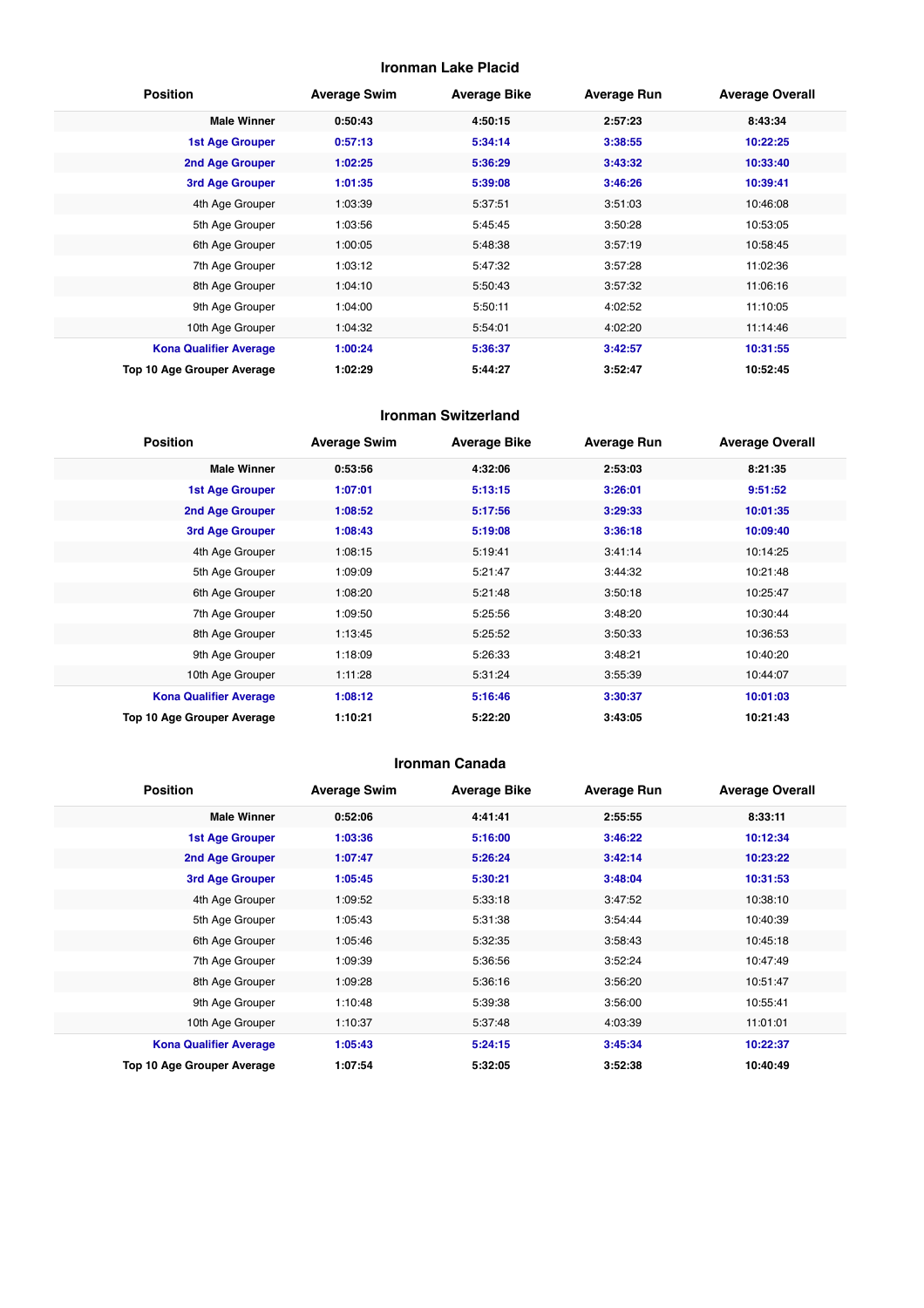## **Ironman Maastricht-Limburg**

| <b>Position</b>               | <b>Average Swim</b> | <b>Average Bike</b> | <b>Average Run</b> | <b>Average Overall</b> |
|-------------------------------|---------------------|---------------------|--------------------|------------------------|
| <b>Male Winner</b>            | 0:46:22             | 4:43:33             | 2:51:59            | 8:27:18                |
| <b>1st Age Grouper</b>        | 0:59:45             | 5:13:48             | 3:39:46            | 10:00:46               |
| <b>2nd Age Grouper</b>        | 1:00:56             | 5:19:09             | 3:35:25            | 10:02:35               |
| <b>3rd Age Grouper</b>        | 1:04:53             | 5:17:02             | 3:32:19            | 10:02:47               |
| 4th Age Grouper               | 1:02:30             | 5:15:49             | 3:50:30            | 10:16:36               |
| 5th Age Grouper               | 1:04:59             | 5:32:30             | 3:35:04            | 10:22:20               |
| 6th Age Grouper               | 1:00:20             | 5:24:10             | 3:52:57            | 10:24:44               |
| 7th Age Grouper               | 1:04:47             | 5:33:56             | 3:35:09            | 10:25:17               |
| 8th Age Grouper               | 1:11:12             | 5:27:22             | 3:43:13            | 10:31:09               |
| 9th Age Grouper               | 1:16:13             | 5:31:00             | 3:36:50            | 10:33:57               |
| 10th Age Grouper              | 1:05:10             | 5:30:36             | 3:54:31            | 10:38:54               |
| <b>Kona Qualifier Average</b> | 1:02:01             | 5:16:27             | 3:39:30            | 10:05:41               |
| Top 10 Age Grouper Average    | 1:05:04             | 5:24:32             | 3:41:34            | 10:19:54               |

#### **Ironman Boulder**

| <b>Position</b>               | <b>Average Swim</b> | <b>Average Bike</b> | <b>Average Run</b> | <b>Average Overall</b> |
|-------------------------------|---------------------|---------------------|--------------------|------------------------|
| <b>Male Winner</b>            | 0:55:43             | 4:27:22             | 3:03:06            | 8:32:53                |
| <b>1st Age Grouper</b>        | 1:14:05             | 4:49:17             | 3:46:29            | 10:01:01               |
| 2nd Age Grouper               | 1:09:49             | 5:03:10             | 3:53:00            | 10:17:10               |
| 3rd Age Grouper               | 1:08:25             | 5:10:35             | 3:53:43            | 10:24:13               |
| 4th Age Grouper               | 1:07:23             | 5:05:07             | 4:04:58            | 10:27:01               |
| 5th Age Grouper               | 1:20:14             | 5:13:51             | 3:54:21            | 10:40:42               |
| 6th Age Grouper               | 1:11:04             | 5:16:10             | 4:05:57            | 10:45:29               |
| 7th Age Grouper               | 1:04:49             | 5:24:15             | 4:07:19            | 10:47:11               |
| 8th Age Grouper               | 1:03:22             | 5:13:33             | 4:23:26            | 10:51:31               |
| 9th Age Grouper               | 1:07:34             | 5:14:25             | 4:18:39            | 10:53:21               |
| 10th Age Grouper              | 1:10:43             | 5:02:04             | 4:39:41            | 11:01:41               |
| <b>Kona Qualifier Average</b> | 1:10:46             | 5:01:01             | 3:51:04            | 10:14:08               |
| Top 10 Age Grouper Average    | 1:09:45             | 5:09:14             | 4:06:45            | 10:36:56               |

#### **Ironman Sweden**

| <b>Position</b>               | <b>Average Swim</b> | <b>Average Bike</b> | <b>Average Run</b> | <b>Average Overall</b> |
|-------------------------------|---------------------|---------------------|--------------------|------------------------|
| <b>Male Winner</b>            | 0:49:39             | 4:29:16             | 2:49:12            | 8:11:09                |
| 1st Age Grouper               | 1:02:48             | 5:03:20             | 3:24:07            | 9:35:26                |
| 2nd Age Grouper               | 1:00:46             | 5:06:23             | 3:37:30            | 9:50:28                |
| 3rd Age Grouper               | 1:08:31             | 5:06:06             | 3:37:18            | 9:57:40                |
| 4th Age Grouper               | 1:10:46             | 5:14:48             | 3:30:01            | 10:02:43               |
| 5th Age Grouper               | 1:14:20             | 5:13:40             | 3:36:45            | 10:11:00               |
| 6th Age Grouper               | 1:12:37             | 5:16:06             | 3:37:57            | 10:12:23               |
| 7th Age Grouper               | 1:04:52             | 5:10:03             | 3:56:55            | 10:18:14               |
| 8th Age Grouper               | 1:10:25             | 5:11:06             | 3:50:22            | 10:19:27               |
| 9th Age Grouper               | 1:08:12             | 5:20:37             | 3:45:21            | 10:21:33               |
| 10th Age Grouper              | 1:07:07             | 5:25:16             | 3:43:24            | 10:23:03               |
| <b>Kona Qualifier Average</b> | 1:04:02             | 5:05:16             | 3:32:58            | 9:47:51                |
| Top 10 Age Grouper Average    | 1:08:02             | 5:12:44             | 3:39:58            | 10:07:12               |